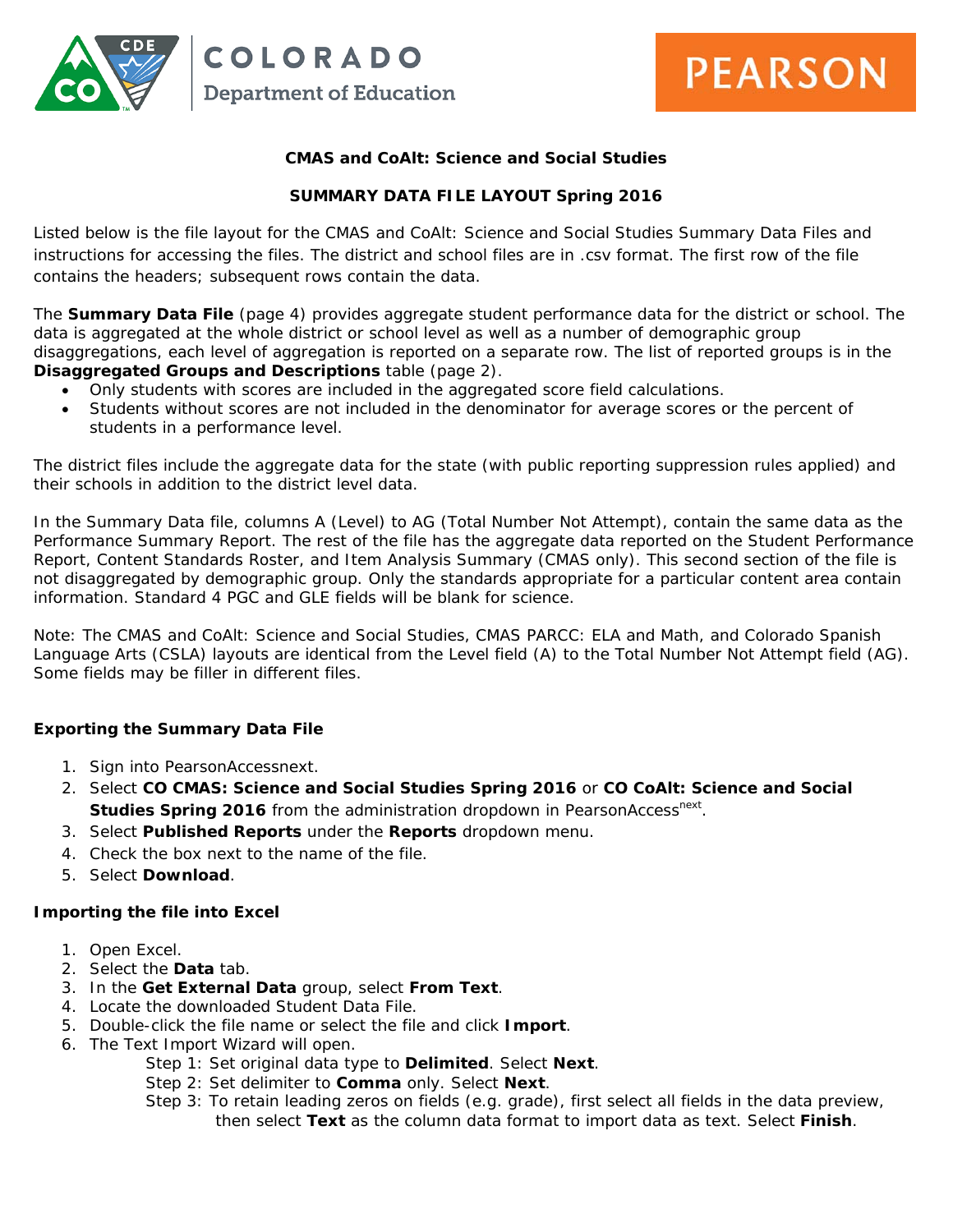# **Disaggregated Groups and Descriptions**

| <b>Type</b> | <b>Description</b>                                         | <b>Notes</b>                                                                                                                                                                                                                                                                                                                                                                                                                                                                                      |
|-------------|------------------------------------------------------------|---------------------------------------------------------------------------------------------------------------------------------------------------------------------------------------------------------------------------------------------------------------------------------------------------------------------------------------------------------------------------------------------------------------------------------------------------------------------------------------------------|
|             |                                                            | The number of students who should have been assessed.                                                                                                                                                                                                                                                                                                                                                                                                                                             |
| 001         | All Students Tested                                        | Includes students with the following invalidation codes:<br>$\bullet$ 02 = Interrupted and Not Completed<br>$\bullet$ 04 = Student Test Refusal<br>$\bullet$ 05 = Non-approved Accommodation<br>$\bullet$ 06 = Misadministration<br>$\bullet$ 09 = Parent Refusal<br>This group excludes the following:<br>• State and District levels - all Report Suppression Codes<br>except '10' (Expelled)<br>• School level - all Report Suppression Codes and the<br>Student Data File field Expelled = 1. |
| 002         | <b>Students with Valid Scores</b>                          | The number of students with scored tests.                                                                                                                                                                                                                                                                                                                                                                                                                                                         |
| 003         | Sex - Female                                               |                                                                                                                                                                                                                                                                                                                                                                                                                                                                                                   |
| 004         | $Sex - Male$                                               |                                                                                                                                                                                                                                                                                                                                                                                                                                                                                                   |
|             |                                                            |                                                                                                                                                                                                                                                                                                                                                                                                                                                                                                   |
| 005         | Ethnicity/Race - Hispanic or Latino                        |                                                                                                                                                                                                                                                                                                                                                                                                                                                                                                   |
| 006         | Ethnicity/Race - American Indian/Alaska Native             |                                                                                                                                                                                                                                                                                                                                                                                                                                                                                                   |
| 007         | Ethnicity/Race - Asian                                     |                                                                                                                                                                                                                                                                                                                                                                                                                                                                                                   |
| 008         | Ethnicity/Race - Black or African American                 |                                                                                                                                                                                                                                                                                                                                                                                                                                                                                                   |
| 009         | Ethnicity/Race - White                                     |                                                                                                                                                                                                                                                                                                                                                                                                                                                                                                   |
| 010         | Ethnicity/Race - Native Hawaiian or Other Pacific Islander |                                                                                                                                                                                                                                                                                                                                                                                                                                                                                                   |
| 011         | Ethnicity/Race - Two or more races                         |                                                                                                                                                                                                                                                                                                                                                                                                                                                                                                   |
| 012         | Ethnicity/Race - Not Indicated                             |                                                                                                                                                                                                                                                                                                                                                                                                                                                                                                   |
| 013         | Economic Disadvantage Status - Yes                         |                                                                                                                                                                                                                                                                                                                                                                                                                                                                                                   |
| 014         | Economic Disadvantage Status - No                          |                                                                                                                                                                                                                                                                                                                                                                                                                                                                                                   |
| 015         | Language Proficiency NEP                                   |                                                                                                                                                                                                                                                                                                                                                                                                                                                                                                   |
| 016         | Language Proficiency LEP                                   |                                                                                                                                                                                                                                                                                                                                                                                                                                                                                                   |
| 017         | Language Proficiency NEP and LEP                           |                                                                                                                                                                                                                                                                                                                                                                                                                                                                                                   |
| 018         | Language Proficiency - Not NEP and LEP                     |                                                                                                                                                                                                                                                                                                                                                                                                                                                                                                   |
| 019         | Language Proficiency FEP                                   |                                                                                                                                                                                                                                                                                                                                                                                                                                                                                                   |
| 020         | Language Proficiency PHLOTE                                |                                                                                                                                                                                                                                                                                                                                                                                                                                                                                                   |
| 021         | Language Proficiency FELL                                  |                                                                                                                                                                                                                                                                                                                                                                                                                                                                                                   |
| 022         | Language Proficiency Not in ELL Program                    |                                                                                                                                                                                                                                                                                                                                                                                                                                                                                                   |
| 023         | Language Proficiency Not Indicated                         |                                                                                                                                                                                                                                                                                                                                                                                                                                                                                                   |
| 024         | Language Background - English                              |                                                                                                                                                                                                                                                                                                                                                                                                                                                                                                   |
| 025         | Language Background - Spanish                              |                                                                                                                                                                                                                                                                                                                                                                                                                                                                                                   |
| 026         | Language Background - Other                                |                                                                                                                                                                                                                                                                                                                                                                                                                                                                                                   |
| 027         | Language Background - Not Indicated                        |                                                                                                                                                                                                                                                                                                                                                                                                                                                                                                   |
| 028         | ELL Program Bilingual - No                                 |                                                                                                                                                                                                                                                                                                                                                                                                                                                                                                   |
| 029         | ELL Program Bilingual - Yes                                |                                                                                                                                                                                                                                                                                                                                                                                                                                                                                                   |
| 030         | ELL Program Bilingual - Monitored Y1                       |                                                                                                                                                                                                                                                                                                                                                                                                                                                                                                   |
| 031         | ELL Program Bilingual - Monitored Y2                       |                                                                                                                                                                                                                                                                                                                                                                                                                                                                                                   |
| 032         | ELL Program Bilingual - Exited Y3                          |                                                                                                                                                                                                                                                                                                                                                                                                                                                                                                   |
| 033         | ELL Program Bilingual - Parent Choice                      |                                                                                                                                                                                                                                                                                                                                                                                                                                                                                                   |
| 034         | ELL Program Bilingual - Not Indicated                      |                                                                                                                                                                                                                                                                                                                                                                                                                                                                                                   |
|             | ELL Program ESL - No                                       |                                                                                                                                                                                                                                                                                                                                                                                                                                                                                                   |
| 035         | ELL Program ESL - Yes                                      |                                                                                                                                                                                                                                                                                                                                                                                                                                                                                                   |
| 036         |                                                            |                                                                                                                                                                                                                                                                                                                                                                                                                                                                                                   |
| 037         | ELL Program ESL - Monitored Y1                             |                                                                                                                                                                                                                                                                                                                                                                                                                                                                                                   |
| 038         | ELL Program ESL - Monitored Y2                             |                                                                                                                                                                                                                                                                                                                                                                                                                                                                                                   |
| 039         | ELL Program ESL - Exited Y3                                |                                                                                                                                                                                                                                                                                                                                                                                                                                                                                                   |
| 040         | ELL Program ESL - Parent Choice                            |                                                                                                                                                                                                                                                                                                                                                                                                                                                                                                   |
| 041         | ELL Program ESL - Not Indicated                            |                                                                                                                                                                                                                                                                                                                                                                                                                                                                                                   |
| 042         | Student With Disabilities = IEP - Yes                      |                                                                                                                                                                                                                                                                                                                                                                                                                                                                                                   |
| 043         | Students with Disabilities = IEP - No                      |                                                                                                                                                                                                                                                                                                                                                                                                                                                                                                   |
| 044         | Students with Disabilities = 504                           |                                                                                                                                                                                                                                                                                                                                                                                                                                                                                                   |
| 045         | $ID = Intellectual Disability$                             |                                                                                                                                                                                                                                                                                                                                                                                                                                                                                                   |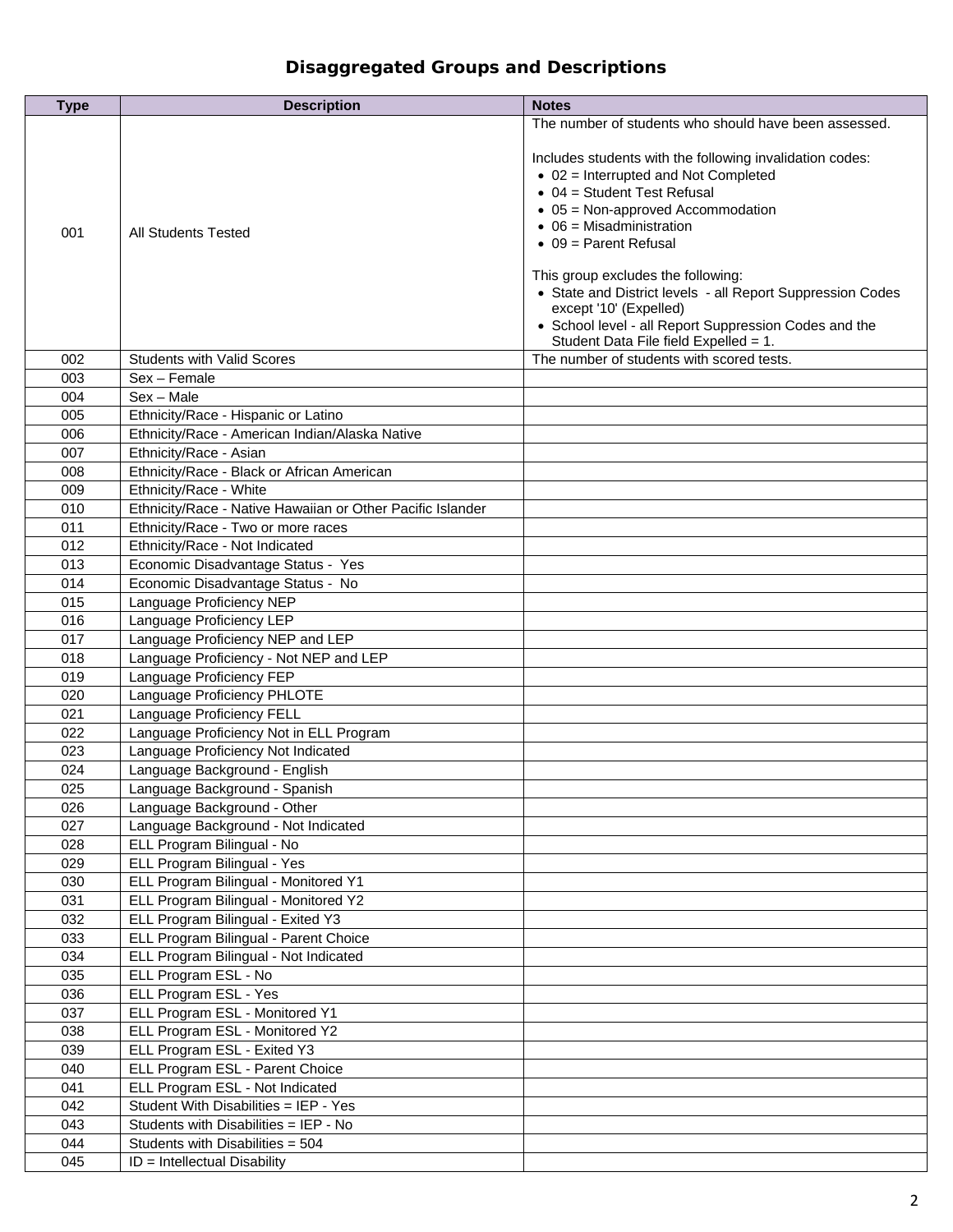| 046 | SLD = Specific learning disability                       |                  |
|-----|----------------------------------------------------------|------------------|
| 047 | $HI = Hearing impairment$                                |                  |
| 048 | $VI = Visual impairment$                                 |                  |
| 049 | SLI = Speech or language impairment                      |                  |
| 050 | $DB = Deaf-blindness$                                    |                  |
| 051 | $MD = Multiple$ disabilities                             |                  |
| 052 | $AUT =$ Autism                                           |                  |
| 053 | TBI = Traumatic brain injury                             |                  |
| 054 | $OI = Orthopedic impairment$                             |                  |
| 055 | OHI = Other health impairment                            |                  |
| 056 | DD = Developmental delay                                 |                  |
| 057 | <b>EMN</b> = Emotional Disability                        |                  |
| 058 | $NC = Not Collected$                                     |                  |
| 059 | $Blank = None$                                           |                  |
| 060 | Gifted and Talented - No                                 |                  |
| 061 | Gifted and Talented - Yes                                |                  |
| 062 | Title $I - No$                                           |                  |
| 063 | Title I - Yes                                            |                  |
| 064 | Title I - Not Indicated                                  |                  |
| 065 | Homeless - No                                            |                  |
| 066 | Homeless - Yes, parent/guardian custody                  |                  |
| 067 | Homeless - Yes, not in parent/guardian custody           |                  |
| 068 | Homeless - Not Indicated                                 |                  |
| 069 | Migrant - No                                             |                  |
| 070 | Migrant - Yes                                            |                  |
| 071 | Colorado Continuously - No                               |                  |
| 072 | Colorado Continuously - Yes                              |                  |
| 073 | Colorado Continuously - Not Indicated                    |                  |
| 074 | Continuous in District - No                              |                  |
| 075 | Continuous in District - Yes                             |                  |
| 076 | Continuous in District - Not Indicated                   |                  |
| 077 | Continuous in School - No                                |                  |
| 078 | Continuous in School - Yes                               |                  |
| 079 | Continuous in School - Not Indicated                     |                  |
| 080 | Accommodations - None                                    | <b>CMAS Only</b> |
| 081 | Accommodations - Braille - paper                         | <b>CMAS Only</b> |
| 082 | Accommodations - Directions in Native Language           | <b>CMAS Only</b> |
| 083 | Accommodations - Extended Time                           | <b>CMAS Only</b> |
| 084 | Accommodations - Human Reader/Signer                     | <b>CMAS Only</b> |
| 085 | Accommodations - Large Print - paper                     | <b>CMAS Only</b> |
| 086 | Accommodations - Response in Language other than English | <b>CMAS Only</b> |
| 087 | Accommodations - Scribe - English                        | <b>CMAS Only</b> |
| 088 | Accommodations - Text-To-Speech English                  | <b>CMAS Only</b> |
| 089 | Accommodations - Text-To-Speech Spanish                  | <b>CMAS Only</b> |
| 090 | Accommodations - Translation - paper                     | <b>CMAS Only</b> |
| 091 | Accommodations - Word Prediction                         | <b>CMAS Only</b> |
| 092 | Accommodations - Word to Word Dictionary                 | <b>CMAS Only</b> |
| 093 | Accommodation Used - Assistive Technology                | CoAlt Only       |
| 094 | Accommodation Used - Braille                             | CoAlt Only       |
| 095 | Accommodation Used - Eye Gaze                            | CoAlt Only       |
| 096 | Accommodation Used - Modified Picture Symbols            | CoAlt Only       |
| 097 | <b>Accommodation Used - Objects</b>                      | CoAlt Only       |
| 098 | Accommodation Used - Sign Language                       | CoAlt Only       |
| 099 | Accommodation Used - Translation into Native Language    | CoAlt Only       |
| 100 | Accommodation Used - Other                               | CoAlt Only       |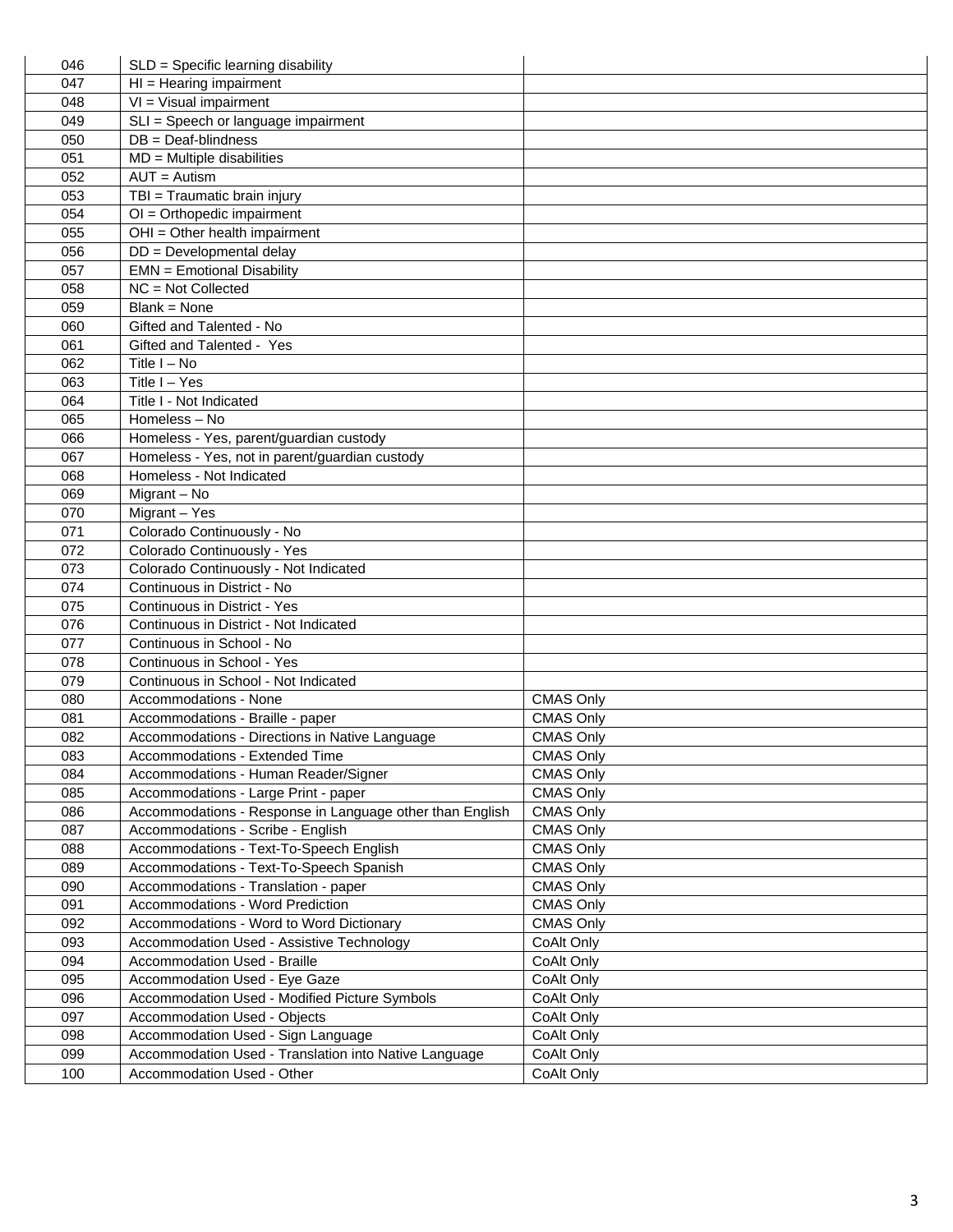# **Summary Data File Layout**

| <b>Column</b> | <b>Header Names</b><br>(displayed in the data file) | <b>Field Name</b>                                                                             | <b>Valid Values</b>                                                                                                                             | <b>Notes</b>                                                                                                                                                                                                                                                                                                                                                                                                                                                   |
|---------------|-----------------------------------------------------|-----------------------------------------------------------------------------------------------|-------------------------------------------------------------------------------------------------------------------------------------------------|----------------------------------------------------------------------------------------------------------------------------------------------------------------------------------------------------------------------------------------------------------------------------------------------------------------------------------------------------------------------------------------------------------------------------------------------------------------|
| A             | Level                                               | Level                                                                                         | $1 = State$<br>$2 =$ District<br>$3 =$ School                                                                                                   |                                                                                                                                                                                                                                                                                                                                                                                                                                                                |
| B             | Group                                               | Group                                                                                         | Numeric 1-999<br>See 'Disaggregated<br>Groups and<br>Descriptions' on pages<br>2 and 3 of this<br>document for valid<br>values in 'Type' column |                                                                                                                                                                                                                                                                                                                                                                                                                                                                |
| $\mathsf{C}$  | Gname                                               | Group Name                                                                                    | See 'Disaggregated<br>Groups and<br>Descriptions' on pages<br>2 and 3 of this<br>document for valid<br>values in 'Description'<br>column        |                                                                                                                                                                                                                                                                                                                                                                                                                                                                |
| D             | Administration                                      | Administration                                                                                | $cosums16 = CMAS$<br>$coalts16 = CoAlt$                                                                                                         |                                                                                                                                                                                                                                                                                                                                                                                                                                                                |
| E             | <b>RDist Sch Code</b>                               | Responsible<br>District/School Code<br>Where:<br>$DDDD =$ district code<br>SSSS = school code | State value: 99999999<br>District: value:<br>DDDD0000<br>School value:<br><b>DDDDSSSS</b>                                                       |                                                                                                                                                                                                                                                                                                                                                                                                                                                                |
| F             | <b>RDist Sch Name</b>                               | Responsible<br>District/School Name                                                           | State: spaces<br><b>District: District Name</b><br>School: School Name                                                                          |                                                                                                                                                                                                                                                                                                                                                                                                                                                                |
| G             | Grade                                               | Grade                                                                                         | 04<br>05<br>07<br>08<br><b>HS</b>                                                                                                               |                                                                                                                                                                                                                                                                                                                                                                                                                                                                |
| H             | Content                                             | Content                                                                                       | SCI = Science<br>SS = Social Studies                                                                                                            |                                                                                                                                                                                                                                                                                                                                                                                                                                                                |
| <b>Scores</b> |                                                     |                                                                                               |                                                                                                                                                 |                                                                                                                                                                                                                                                                                                                                                                                                                                                                |
| $\mathbf{I}$  | Overall Mean SSCO                                   | Overall Mean Scale<br>Score                                                                   | Numeric<br><b>Blank</b>                                                                                                                         | Not valid for group 001                                                                                                                                                                                                                                                                                                                                                                                                                                        |
| J             | Filler                                              | Filler                                                                                        |                                                                                                                                                 |                                                                                                                                                                                                                                                                                                                                                                                                                                                                |
| K             | <b>TotNum Overall</b>                               | <b>Total Number - Overall</b>                                                                 | Numeric<br><b>Blank</b>                                                                                                                         | Total Number of students tested. For State<br>and District levels excludes all Report<br>Suppression Codes except '10' (Expelled).<br>For School excludes all Report Suppression<br>Codes and the Student Data File field<br>Expelled = $1$ .<br>Also excludes the following invalidations:<br>• 01 = Took Other Assessment/Duplicate<br>$\bullet$ 03 = Withdrew Before Completion<br>$\bullet$ 07 = Medical Exemption<br>$\bullet$ 08 = Part Time Home School |
| L             | <b>TotNum Prof1</b>                                 | Total Number -<br>Proficiency Level 1                                                         | Numeric<br><b>Blank</b>                                                                                                                         | Not valid for group 001                                                                                                                                                                                                                                                                                                                                                                                                                                        |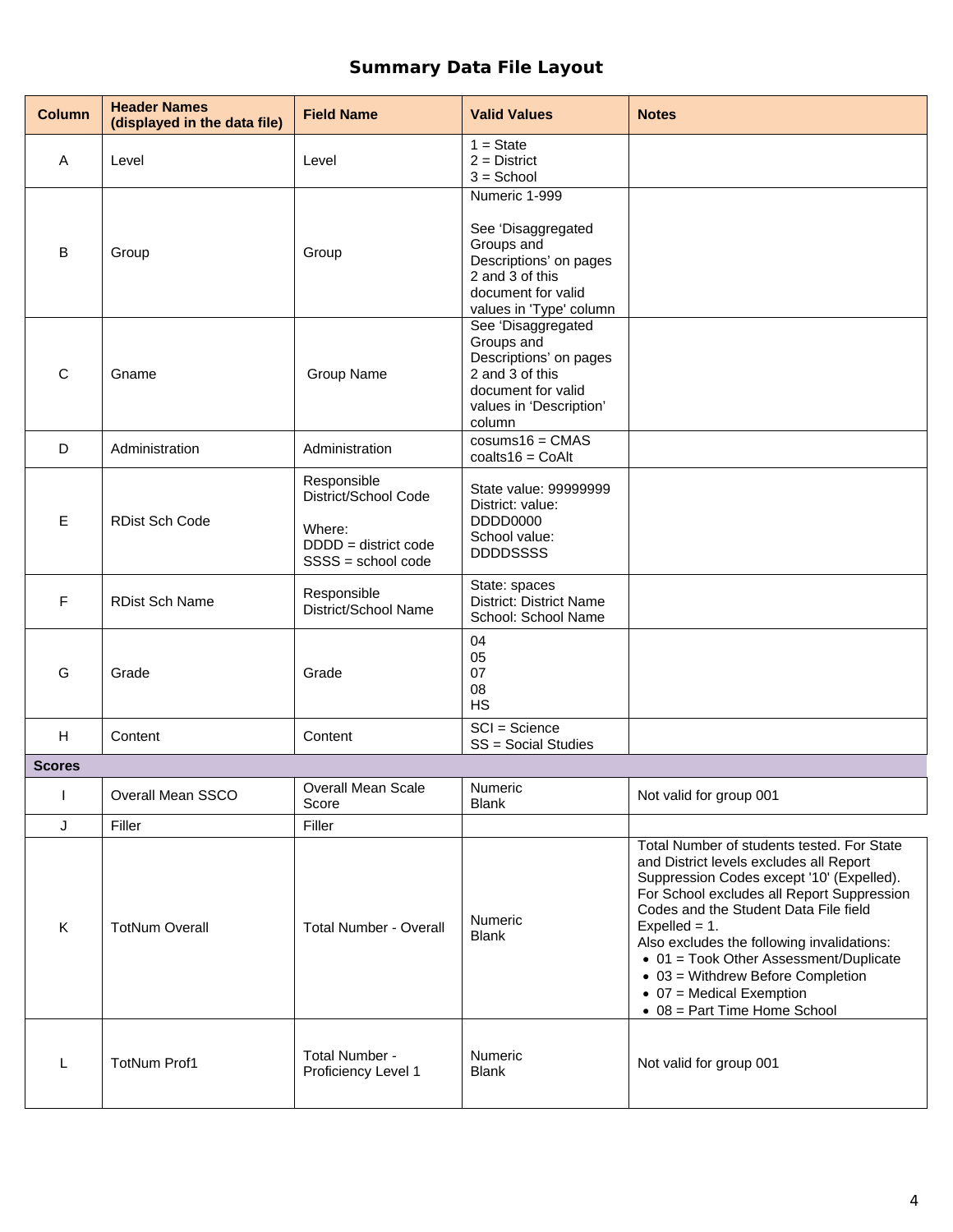| M            | Pct Prof1                   | Percent - Proficiency<br>Level 1                                                 | 0.00-100.00<br><b>Blank</b>     | Not valid for group 001                                                                                                                                               |
|--------------|-----------------------------|----------------------------------------------------------------------------------|---------------------------------|-----------------------------------------------------------------------------------------------------------------------------------------------------------------------|
| N            | <b>TotNum Prof2</b>         | Total Number -<br>Proficiency Level 2                                            | numeric, blank                  | Not valid for group 001                                                                                                                                               |
| O            | Pct Prof2                   | Percent - Proficiency<br>Level <sub>2</sub>                                      | $0.00 - 100.00$<br><b>Blank</b> | Not valid for group 001                                                                                                                                               |
| $\mathsf{P}$ | <b>TotNum Prof3</b>         | Total Number -<br>Proficiency Level 3                                            | Numeric<br><b>Blank</b>         | Not valid for group 001                                                                                                                                               |
| Q            | Pct Prof3                   | Percent - Proficiency<br>Level 3                                                 | 0.00-100.00<br><b>Blank</b>     | Not valid for group 001                                                                                                                                               |
| $\mathsf{R}$ | <b>TotNum Prof4</b>         | Total Number -<br>Proficiency Level 4                                            | Numeric<br><b>Blank</b>         | Not valid for group 001                                                                                                                                               |
| S            | Pct Prof4                   | Percent - Proficiency<br>Level 4                                                 | 0.00-100.00<br><b>Blank</b>     | Not valid for group 001                                                                                                                                               |
| $\mathsf{T}$ | <b>TotNum No Scr</b>        | <b>Total Number - No</b><br><b>Scores Reported</b>                               | Numeric<br><b>Blank</b>         |                                                                                                                                                                       |
| U            | Overall Num Prof 3 4        | <b>Overall Number</b><br>Proficiency Level 3, 4                                  | Numeric<br><b>Blank</b>         | Not valid for group 001                                                                                                                                               |
| $\vee$       | Overall Pct Prof 34         | <b>Overall Percent</b><br>Proficiency Level 3, 4                                 | 0.00-100.00<br><b>Blank</b>     | Not valid for group 001                                                                                                                                               |
| W            | <b>TotNum Scored</b>        | <b>Total Number</b>                                                              | Numeric                         | <b>Students with Valid Scores</b><br>Excludes all students already excluded in<br>Total Number Overall and any students with<br>a Not Tested or Void Score Code = 'Y' |
| X            | <b>TotNum Other Assess</b>  | <b>Total Number Took</b><br>Other Assessment OR<br><b>Duplicate Registration</b> | Numeric<br><b>Blank</b>         | Valid for group 001 only, blank for all other<br>groups                                                                                                               |
| Y            | <b>TotNum Test Not Comp</b> | <b>Total Number</b><br>Interrupted Not<br>Completed                              | <b>Numeric</b><br><b>Blank</b>  | Valid for group 001 only, blank for all other<br>groups                                                                                                               |
| Z            | TotNum WD B4 Comp           | <b>Total Number Withdrew</b><br><b>Before Completion</b>                         | Numeric<br><b>Blank</b>         | Valid for group 001 only, blank for all other<br>groups                                                                                                               |
| AA           | <b>TotNum Refuse</b>        | <b>Total Number Student</b><br><b>Test Refusal</b>                               | <b>Numeric</b><br><b>Blank</b>  | Valid for group 001 only, blank for all other<br>groups                                                                                                               |
| AB           | <b>TotNum NonApp</b>        | <b>Total Number Non-</b><br>approved<br>Accommodation                            | Numeric<br><b>Blank</b>         | Valid for group 001 only, blank for all other<br>groups                                                                                                               |
| AC           | <b>TotNum Misadmin</b>      | <b>Total Number</b><br>Misadministration                                         | Numeric<br><b>Blank</b>         | Valid for group 001 only, blank for all other<br>groups                                                                                                               |
| AD           | <b>TotNum Medical</b>       | <b>Total Number Medical</b><br>Exemption                                         | Numeric<br><b>Blank</b>         | Valid for group 001 only, blank for all other<br>groups                                                                                                               |
| AE           | <b>TotNum PTHS</b>          | <b>Total Number Part Time</b><br>Public and Part Time<br>Home School Student     | Numeric<br><b>Blank</b>         | Valid for group 001 only, blank for all other<br>groups                                                                                                               |
| AF           | <b>TotNum Parent</b>        | <b>Total Number Parent</b><br>Excuse                                             | Numeric<br><b>Blank</b>         | Valid for group 001 only, blank for all other<br>groups                                                                                                               |
| AG           | <b>TotNum NotAttempt</b>    | <b>Total Number State Use</b><br>- Attempt Not Met                               | Numeric<br><b>Blank</b>         | Valid for group 001 only, blank for all other<br>groups                                                                                                               |
|              | Filler                      | Filler                                                                           |                                 | Valid for group 001 only, blank for all other                                                                                                                         |
| AH           |                             |                                                                                  |                                 | groups                                                                                                                                                                |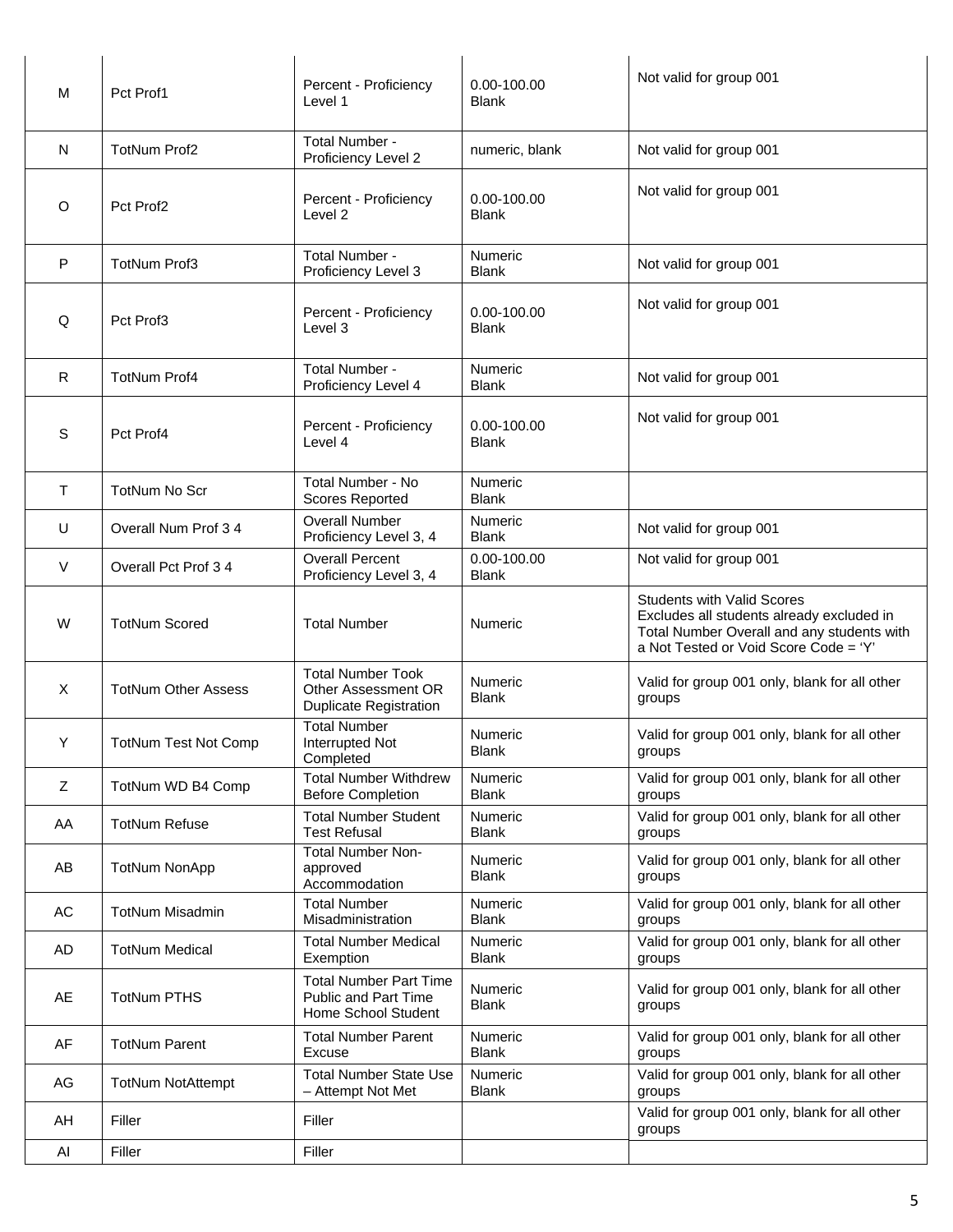| AJ        | Std1 Mean SSCO     | Standard1 Mean Scale<br>Score              | Numeric<br><b>Blank</b>        | Valid for group 002 only<br>If subject = SS then standard is History<br>If subject = SCI then standard is Physical<br>CMAS only                   |
|-----------|--------------------|--------------------------------------------|--------------------------------|---------------------------------------------------------------------------------------------------------------------------------------------------|
| AK        | Std2 Mean SSCO     | Standard2 Mean Scale<br>Score              | Numeric<br><b>Blank</b>        | Valid for group 002 only<br>If subject = SS then standard is Geography<br>If subject = SCI then standard is Life<br>CMAS only                     |
| <b>AL</b> | Std3 Mean SSCO     | Standard3 Mean Scale<br>Score              | Numeric<br>Blank               | Valid for group 002 only<br>If subject = SS then standard is Economics<br>If subject = SCI then standard is Earth<br>Systems<br>CMAS only         |
| AM        | Std4 Mean SSCO     | Standard4 Mean Scale<br>Score              | <b>Numeric</b><br><b>Blank</b> | Valid for group 002 only<br>If subject = SS then standard is Civics<br>If subject = SCI then standard is Scientific<br>Investigation<br>CMAS only |
| AN        | Filler             | Filler                                     |                                |                                                                                                                                                   |
| AO        | Std1 PGC1 Pct Corr | Standard 1 PGC 1<br><b>Percent Correct</b> | $0 - 100$<br><b>Blank</b>      | CMAS only, valid for group 002 only                                                                                                               |
| AP        | Std1 PGC2 Pct Corr | Standard 1 PGC 2<br><b>Percent Correct</b> | $0 - 100$<br><b>Blank</b>      | CMAS only, valid for group 002 only                                                                                                               |
| AQ        | Std1 PGC3 Pct Corr | Standard 1 PGC 3<br><b>Percent Correct</b> | $0 - 100$<br><b>Blank</b>      | CMAS only, valid for group 002 only                                                                                                               |
| <b>AR</b> | Filler             | Filler                                     |                                |                                                                                                                                                   |
| AS        | Std2 PGC1 Pct Corr | Standard 2 PGC 1<br><b>Percent Correct</b> | $0 - 100$<br><b>Blank</b>      | CMAS only, valid for group 002 only                                                                                                               |
| AT        | Std2 PGC2 Pct Corr | Standard 2 PGC 2<br><b>Percent Correct</b> | $0 - 100$<br><b>Blank</b>      | CMAS only, valid for group 002 only                                                                                                               |
| <b>AU</b> | Std2 PGC3 Pct Corr | Standard 2 PGC 3<br><b>Percent Correct</b> | $0 - 100$<br><b>Blank</b>      | CMAS only, valid for type 02 only                                                                                                                 |
| AV        | Std2 PGC4 Pct Corr | Standard 2 PGC 4<br><b>Percent Correct</b> | $0 - 100$<br><b>Blank</b>      | CMAS only, valid for type 02 only                                                                                                                 |
| <b>AW</b> | Std3 PGC1 Pct Corr | Standard 3 PGC 1<br><b>Percent Correct</b> | $0 - 100$<br><b>Blank</b>      | CMAS only, valid for group 002 only                                                                                                               |
| АX        | Std3 PGC2 Pct Corr | Standard 3 PGC 2<br>Percent Correct        | $0 - 100$<br>Blank             | CMAS only, valid for group 002 only                                                                                                               |
| AY        | Std3 PGC3 Pct Corr | Standard 3 PGC 3<br><b>Percent Correct</b> | $0 - 100$<br><b>Blank</b>      | CMAS only, valid for type 02 only                                                                                                                 |
| $A\!Z$    | Filler             | Filler                                     |                                |                                                                                                                                                   |
| BA        | Std4 PGC1 Pct Corr | Standard 4 PGC 1<br><b>Percent Correct</b> | $0 - 100$<br><b>Blank</b>      | CMAS only, valid for group 002 only                                                                                                               |
| BB        | Std4 PGC2 Pct Corr | Standard 4 PGC 2<br><b>Percent Correct</b> | $0 - 100$<br><b>Blank</b>      | CMAS only, valid for group 002 only                                                                                                               |
| BC        | Filler             | Filler                                     |                                |                                                                                                                                                   |
| <b>BD</b> | Std1 GLE1 Pct Corr | Standard 1 GLE 1<br><b>Percent Correct</b> | $0 - 100$<br><b>Blank</b>      | CMAS only, valid for group 002 only                                                                                                               |
| <b>BE</b> | Std1 GLE2 Pct Corr | Standard 1 GLE 2<br><b>Percent Correct</b> | $0 - 100$<br><b>Blank</b>      | CMAS only, valid for group 002 only                                                                                                               |
| <b>BF</b> | Std1 GLE3 Pct Corr | Standard 1 GLE 3<br><b>Percent Correct</b> | $0 - 100$<br>Blank             | CMAS only, valid for group 002 only                                                                                                               |
| <b>BG</b> | Std1 GLE4 Pct Corr | Standard 1 GLE 4<br><b>Percent Correct</b> | $0 - 100$<br>Blank             | CMAS only, valid for group 002 only                                                                                                               |
| BH        | Std1 GLE5 Pct Corr | Standard 1 GLE 5<br><b>Percent Correct</b> | $0 - 100$<br>Blank             | CMAS only, valid for type 02 only                                                                                                                 |
| BI        | Std1 GLE6 Pct Corr | Standard 1 GLE 6<br><b>Percent Correct</b> | $0 - 100$<br><b>Blank</b>      | CMAS only, valid for type 02 only                                                                                                                 |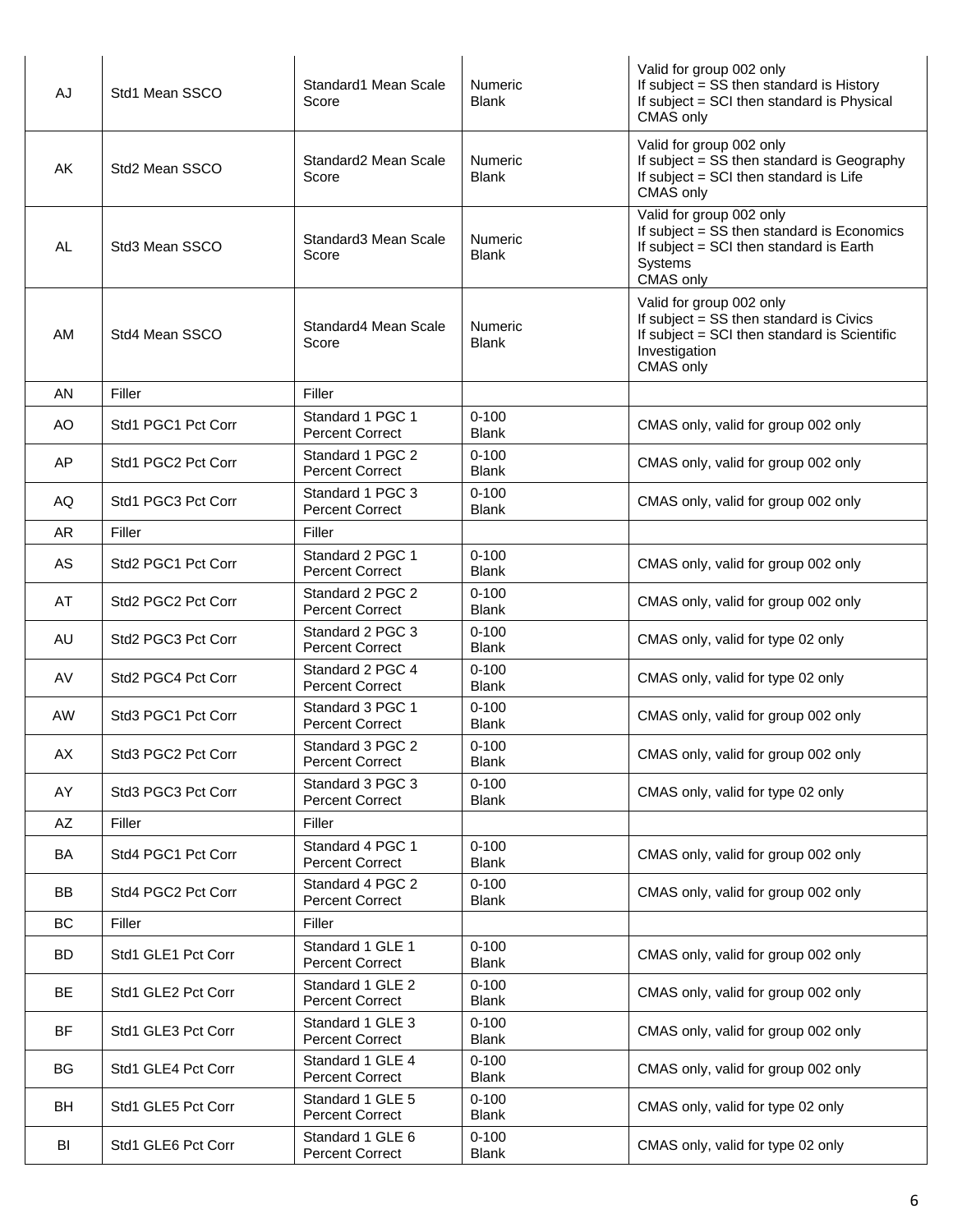| <b>BJ</b> | Std2 GLE1 Pct Corr | Standard 2 GLE 1<br><b>Percent Correct</b>            | $0 - 100$<br><b>Blank</b>      | CMAS only, valid for group 002 only  |
|-----------|--------------------|-------------------------------------------------------|--------------------------------|--------------------------------------|
| <b>BK</b> | Std2 GLE2 Pct Corr | Standard 2 GLE 2<br><b>Percent Correct</b>            | $0 - 100$<br><b>Blank</b>      | CMAS only, valid for group 002 only  |
| BL.       | Std2 GLE3 Pct Corr | Standard 2 GLE 3<br><b>Percent Correct</b>            | $0 - 100$<br><b>Blank</b>      | CMAS only, valid for type 02 only    |
| <b>BM</b> | Std2 GLE4 Pct Corr | Standard 2 GLE 4<br><b>Percent Correct</b>            | $0 - 100$<br><b>Blank</b>      | CMAS only, valid for type 02 only    |
| <b>BN</b> | Std2 GLE5 Pct Corr | Standard 2 GLE 5<br><b>Percent Correct</b>            | $0 - 100$<br><b>Blank</b>      | CMAS only, valid for type 02 only    |
| <b>BO</b> | Std2 GLE6 Pct Corr | Standard 2 GLE 6<br><b>Percent Correct</b>            | $0 - 100$<br><b>Blank</b>      | CMAS only, valid for type 02 only    |
| <b>BP</b> | Std2 GLE7 Pct Corr | Standard 2 GLE 7<br><b>Percent Correct</b>            | $0 - 100$<br><b>Blank</b>      | CMAS only, valid for type 02 only    |
| BQ        | Std2 GLE8 Pct Corr | Standard 2 GLE 8<br><b>Percent Correct</b>            | $0 - 100$<br><b>Blank</b>      | CMAS only, valid for type 02 only    |
| <b>BR</b> | Std2 GLE9 Pct Corr | Standard 2 GLE 9<br><b>Percent Correct</b>            | $0 - 100$<br><b>Blank</b>      | CMAS only, valid for type 02 only    |
| <b>BS</b> | Std3 GLE1 Pct Corr | Standard 3 GLE 1<br><b>Percent Correct</b>            | $0 - 100$<br><b>Blank</b>      | CMAS only, valid for group 002 only  |
| <b>BT</b> | Std3 GLE2 Pct Corr | Standard 3 GLE 2<br><b>Percent Correct</b>            | $0 - 100$<br><b>Blank</b>      | CMAS only, valid for group 002 only  |
| <b>BU</b> | Std3 GLE3 Pct Corr | Standard 3 GLE 3<br><b>Percent Correct</b>            | $0 - 100$<br><b>Blank</b>      | CMAS only, valid for group 002 only  |
| <b>BV</b> | Std3 GLE4 Pct Corr | Standard 3 GLE 4<br><b>Percent Correct</b>            | $0 - 100$<br><b>Blank</b>      | CMAS only, valid for group 002 only  |
| <b>BW</b> | Std3 GLE5 Pct Corr | Standard 3 GLE 5<br><b>Percent Correct</b>            | $0 - 100$<br><b>Blank</b>      | CMAS only, valid for group 002 only  |
| BX        | Std3 GLE6 Pct Corr | Standard 3 GLE 6<br><b>Percent Correct</b>            | $0 - 100$<br><b>Blank</b>      | CMAS only, valid for group 002 only  |
| BY        | Std3 GLE7 Pct Corr | Standard 3 GLE 7<br><b>Percent Correct</b>            | $0 - 100$<br><b>Blank</b>      | CMAS only, valid for group 002 only  |
| BZ        | Std4 GLE1 Pct Corr | Standard 4 GLE 1<br><b>Percent Correct</b>            | $0 - 100$<br><b>Blank</b>      | CMAS only, valid for group 002 only  |
| CA        | Std4 GLE2 Pct Corr | Standard 4 GLE 2<br><b>Percent Correct</b>            | $0 - 100$<br><b>Blank</b>      | CMAS only, valid for group 002 only  |
| CB        | Std4 GLE3 Pct Corr | Standard 4 GLE 3<br><b>Percent Correct</b>            | $0 - 100$<br><b>Blank</b>      | CMAS only, valid for type 02 only    |
| CC        | Filler             | Filler                                                |                                |                                      |
| CD        | CR Mean SSCO       | <b>Constructed Response</b><br>Mean Scale Score       | <b>Numeric</b><br><b>Blank</b> | Blank for CoAlt, valid for group 002 |
| <b>CE</b> | CR Pct Corr        | <b>Constructed Response</b><br><b>Percent Correct</b> | $0 - 100$<br><b>Blank</b>      | Blank for CoAlt, valid for group 002 |
| <b>CF</b> | SR Mean SSCO       | Selected Response<br>Mean Scale Score                 | <b>Numeric</b><br><b>Blank</b> | Blank for CoAlt, valid for group 002 |
| CG        | <b>SR Pct Corr</b> | <b>Selected Response</b><br><b>Percent Correct</b>    | $0 - 100$<br><b>Blank</b>      | Blank for CoAlt, valid for group 002 |
| <b>CH</b> | Filler             | Filler                                                |                                |                                      |
| <b>CI</b> | Std1 Pct Corr      | Standard 1 Percent<br>Correct                         | $0 - 100$<br><b>Blank</b>      | valid for group 002 only             |
| CJ        | Std2 Pct Corr      | Standard 2 Percent<br>Correct                         | $0 - 100$<br><b>Blank</b>      | valid for group 002 only             |
| <b>CK</b> | Std3 Pct Corr      | Standard 3 Percent<br>Correct                         | $0 - 100$<br><b>Blank</b>      | valid for group 002 only             |
| <b>CL</b> | Std4 Pct Corr      | Standard 4 Percent<br>Correct                         | $0 - 100$<br><b>Blank</b>      | valid for group 002 only             |
| <b>CM</b> | Filler             | Filler                                                |                                |                                      |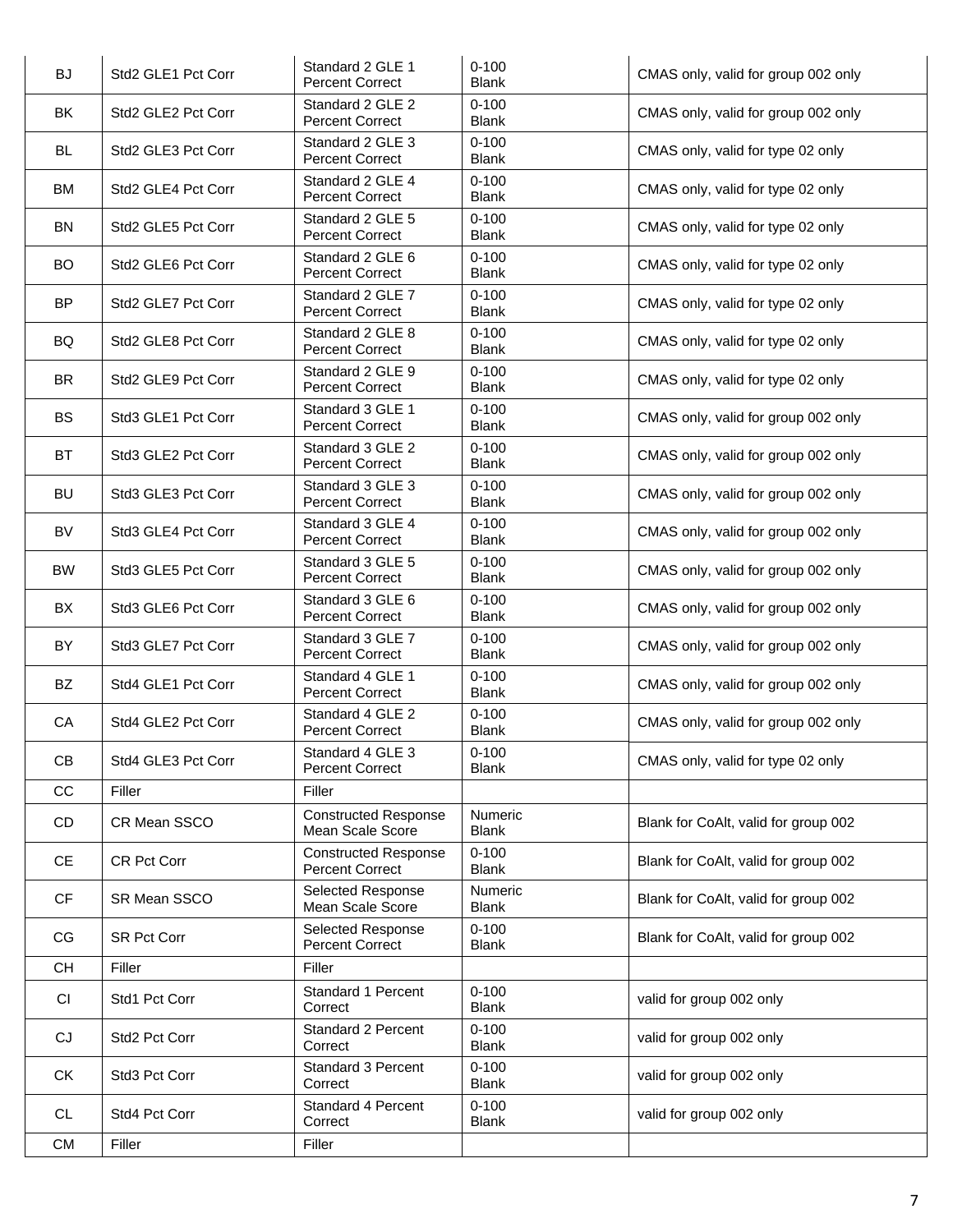| CN        | Std1 Num Prof1                         | Standard1 Number<br>Proficiency Level 1  | <b>Numeric</b><br><b>Blank</b> | CMAS only, valid for group 002 only<br>If subject = SS then standard is History<br>If subject = SCI then standard is Physical           |
|-----------|----------------------------------------|------------------------------------------|--------------------------------|-----------------------------------------------------------------------------------------------------------------------------------------|
| CO        | Std1 Pct Prof1                         | Standard1 Percent<br>Proficiency Level 1 | $0 - 100$<br><b>Blank</b>      | CMAS only, valid for group 002 only<br>If subject = SS then standard is History<br>If subject = SCI then standard is Physical           |
| <b>CP</b> | Std1 Num Prof2                         | Standard1 Number<br>Proficiency Level 2  | <b>Numeric</b><br><b>Blank</b> | CMAS only, valid for group 002 only<br>If subject = SS then standard is History<br>If subject = SCI then standard is Physical           |
| CQ        | Std1 Pct Prof2                         | Standard1 Percent<br>Proficiency Level 2 | $0 - 100$<br><b>Blank</b>      | CMAS only, valid for group 002 only<br>If subject = SS then standard is History<br>If subject = SCI then standard is Physical           |
| <b>CR</b> | Std1 Num Prof3                         | Standard1 Number<br>Proficiency Level 3  | <b>Numeric</b><br><b>Blank</b> | CMAS only, valid for group 002 only<br>If subject = SS then standard is History<br>If subject = SCI then standard is Physical           |
| <b>CS</b> | Std1 Pct Prof3                         | Standard1 Percent<br>Proficiency Level 3 | $0 - 100$<br><b>Blank</b>      | CMAS only, valid for group 002 only<br>If subject = SS then standard is History<br>If subject = SCI then standard is Physical           |
| <b>CT</b> | Std2 Num Prof1                         | Standard2 Number<br>Proficiency Level 1  | <b>Numeric</b><br><b>Blank</b> | CMAS only, valid for group 002 only<br>If subject = SS then standard is Geography<br>If subject = SCI then standard is Life             |
| <b>CU</b> | Std2 Pct Prof1                         | Standard2 Percent<br>Proficiency Level 1 | $0 - 100$<br><b>Blank</b>      | CMAS only, valid for group 002 only<br>If subject = SS then standard is Geography<br>If subject = SCI then standard is Life             |
| <b>CV</b> | Std2 Num Prof2                         | Standard2 Number<br>Proficiency Level 2  | <b>Numeric</b><br><b>Blank</b> | CMAS only, valid for group 002 only<br>If subject = SS then standard is Geography<br>If subject = SCI then standard is Life             |
| <b>CW</b> | Std2 Pct Prof2                         | Standard2 Percent<br>Proficiency Level 2 | $0 - 100$<br><b>Blank</b>      | CMAS only, valid for group 002 only<br>If subject = SS then standard is Geography<br>If subject = SCI then standard is Life             |
| <b>CX</b> | Std2 Num Prof3                         | Standard2 Number<br>Proficiency Level 3  | <b>Numeric</b><br><b>Blank</b> | CMAS only, valid for group 002 only<br>If subject = SS then standard is Geography<br>If subject = SCI then standard is Life             |
| <b>CY</b> | Std2 Pct Prof3                         | Standard2 Percent<br>Proficiency Level 3 | $0 - 100$<br><b>Blank</b>      | CMAS only, valid for group 002 only<br>If subject = SS then standard is Geography<br>If subject = SCI then standard is Life             |
| CZ        | Std3 Num Prof1                         | Standard3 Number<br>Proficiency Level 1  | <b>Numeric</b><br><b>Blank</b> | CMAS only, valid for group 002 only<br>If subject = SS then standard is Economics<br>If subject = SCI then standard is Earth<br>Systems |
| DA        | Std <sub>3</sub> Pct Prof1             | Standard3 Percent<br>Proficiency Level 1 | $0 - 100$<br><b>Blank</b>      | CMAS only, valid for group 002 only<br>If subject = SS then standard is Economics<br>If subject = SCI then standard is Earth<br>Systems |
| <b>DB</b> | Std3 Num Prof2                         | Standard3 Number<br>Proficiency Level 2  | <b>Numeric</b><br><b>Blank</b> | CMAS only, valid for group 002 only<br>If subject = SS then standard is Economics<br>If subject = SCI then standard is Earth<br>Systems |
| DC        | Std <sub>3</sub> Pct Prof <sub>2</sub> | Standard3 Percent<br>Proficiency Level 2 | $0 - 100$<br><b>Blank</b>      | CMAS only, valid for group 002 only<br>If subject = SS then standard is Economics<br>If subject = SCI then standard is Earth<br>Systems |
| DD        | Std3 Num Prof3                         | Standard3 Number<br>Proficiency Level 3  | Numeric<br><b>Blank</b>        | CMAS only, valid for group 002 only<br>If subject = SS then standard is Economics<br>If subject = SCI then standard is Earth<br>Systems |
| <b>DE</b> | Std3 Pct Prof3                         | Standard3 Percent<br>Proficiency Level 3 | $0 - 100$<br><b>Blank</b>      | CMAS only, valid for group 002 only<br>If subject = SS then standard is Economics<br>If subject = SCI then standard is Earth<br>Systems |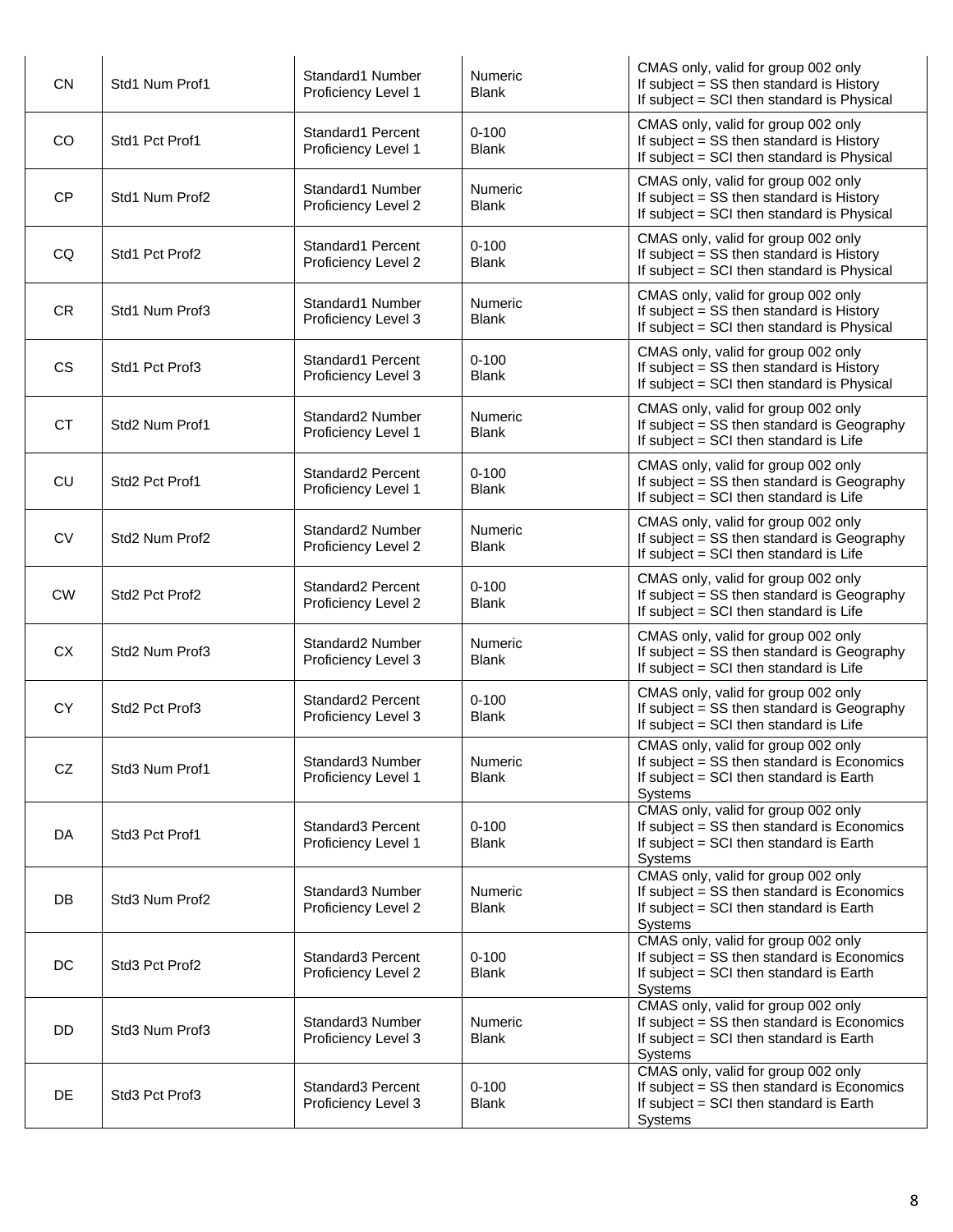| DF        | Std4 Num Prof1      | Standard4 Number<br>Proficiency Level 1              | <b>Numeric</b><br><b>Blank</b> | CMAS only, valid for group 002 only<br>If subject = SS then standard is Civics<br>If subject = SCI then standard is Scientific<br>Investigation                                                                                             |
|-----------|---------------------|------------------------------------------------------|--------------------------------|---------------------------------------------------------------------------------------------------------------------------------------------------------------------------------------------------------------------------------------------|
| DG        | Std4 Pct Prof1      | Standard4 Percent<br>Proficiency Level 1             | $0 - 100$<br><b>Blank</b>      | CMAS only, valid for group 002 only<br>If subject = SS then standard is Civics<br>If subject = SCI then standard is Scientific<br>Investigation                                                                                             |
| DH        | Std4 Num Prof2      | Standard4 Number<br>Proficiency Level 2              | <b>Numeric</b><br><b>Blank</b> | CMAS only, valid for group 002 only<br>If subject = SS then standard is Civics<br>If subject = SCI then standard is Scientific<br>Investigation                                                                                             |
| <b>DI</b> | Std4 Pct Prof2      | Standard4 Percent<br>Proficiency Level 2             | $0 - 100$<br><b>Blank</b>      | CMAS only, valid for group 002 only<br>If subject = SS then standard is Civics<br>If subject = SCI then standard is Scientific<br>Investigation                                                                                             |
| <b>DJ</b> | Std4 Num Prof3      | Standard4 Number<br>Proficiency Level 3              | <b>Numeric</b><br><b>Blank</b> | CMAS only, valid for group 002 only<br>If subject = SS then standard is Civics<br>If subject = SCI then standard is Scientific<br>Investigation                                                                                             |
| DK        | Std4 Pct Prof3      | Standard4 Percent<br>Proficiency Level 3             | $0 - 100$<br><b>Blank</b>      | CMAS only, valid for group 002 only<br>If subject = SS then standard is Civics<br>If subject = SCI then standard is Scientific<br>Investigation                                                                                             |
| <b>DL</b> | Filler              | Filler                                               |                                |                                                                                                                                                                                                                                             |
| <b>DM</b> | Item Rsp Pct Corr   | Item Response Percent<br>of Average Points<br>Earned | $0 - 100$<br><b>Blank</b>      | CMAS only - Operational only, online only<br>Type 002 only<br>Notes:<br>• For each item the average percent of<br>points earned for the state, district, or<br>school is reported.<br>• Each item has 3 characters (i.e., 056<br>means 56%) |
| <b>DN</b> | Filler              | Filler                                               |                                |                                                                                                                                                                                                                                             |
| DO.       | CR Raw              | <b>Constructed Response</b><br>Raw Score             | <b>Numeric</b><br><b>Blank</b> | Blank for CoAlt, valid for group 002                                                                                                                                                                                                        |
| DP        | SR Raw              | Selected Response<br>Raw Score                       | Numeric<br><b>Blank</b>        | Blank for CoAlt, valid for group 002                                                                                                                                                                                                        |
| DQ        | Overall Num Prof 12 | <b>Overall Number</b><br>Proficiency Level 1, 2      | <b>Numeric</b><br><b>Blank</b> | CMAS does not have a Proficiency Level of 0<br>Not valid for group 001                                                                                                                                                                      |
| <b>DR</b> | Overall Pct Prof 12 | <b>Overall Percent</b><br>Proficiency Level 1, 2     | 0.00-100.00<br><b>Blank</b>    | CMAS does not have a Proficiency Level of 0<br>Not valid for group 001<br>Include decimal point, suppress leading<br>zeros and right justify (i.e. 0.00, 9.16, 98.50)                                                                       |
| <b>DS</b> | Pct No Scr          | Percent - No Scores                                  | $0 - 100$<br><b>Blank</b>      | Note: Valid for All Groups                                                                                                                                                                                                                  |
| DT        | <b>Pct Overall</b>  | <b>Overall Percent Correct</b>                       | $0 - 100$<br><b>Blank</b>      | Valid for group 002                                                                                                                                                                                                                         |
| DU        | Std1 PGC1 Raw       | Standard 1 PGC 1 Raw<br>Score                        | Numeric<br><b>Blank</b>        | CMAS only, valid for group 002                                                                                                                                                                                                              |
| <b>DV</b> | Std1 PGC2 Raw       | Standard 1 PGC 2 Raw<br>Score                        | <b>Numeric</b><br><b>Blank</b> | CMAS only, valid for group 002                                                                                                                                                                                                              |
| <b>DW</b> | Std1 PGC3 Raw       | Standard 1 PGC 3 Raw<br>Score                        | <b>Numeric</b><br><b>Blank</b> | CMAS only, valid for group 002                                                                                                                                                                                                              |
| DX        | Filler              | Filler                                               |                                |                                                                                                                                                                                                                                             |
| DY        | Std2 PGC1 Raw       | Standard 2 PGC 1 Raw<br>Score                        | Numeric<br><b>Blank</b>        | CMAS only, valid for group 002                                                                                                                                                                                                              |
| DZ        | Std2 PGC2 Raw       | Standard 2 PGC 2 Raw<br>Score                        | Numeric<br><b>Blank</b>        | CMAS only, valid for group 002                                                                                                                                                                                                              |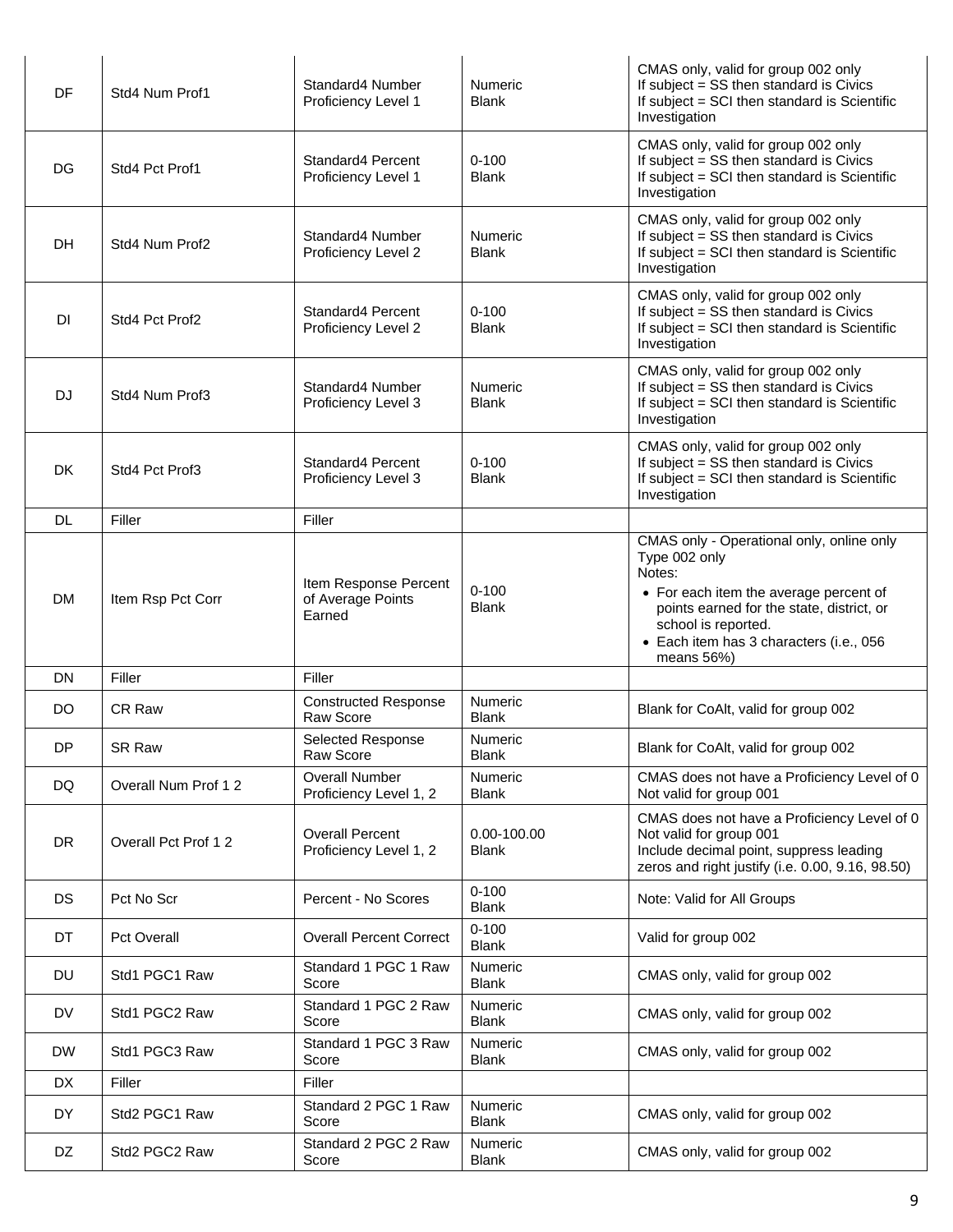| EA        | Std2 PGC3 Raw | Standard 2 PGC 3 Raw<br>Score | <b>Numeric</b><br><b>Blank</b> | CMAS only, valid for group 002                                |
|-----------|---------------|-------------------------------|--------------------------------|---------------------------------------------------------------|
| EB        | Std2 PGC4 Raw | Standard 2 PGC 4 Raw<br>Score | <b>Numeric</b><br><b>Blank</b> | CMAS only, valid for group 002                                |
| EC        | Filler        | Filler                        |                                |                                                               |
| <b>ED</b> | Std3 PGC1 Raw | Standard 3 PGC 1 Raw<br>Score | Numeric<br><b>Blank</b>        | CMAS only, valid for group 002                                |
| EE        | Std3 PGC2 Raw | Standard 3 PGC 2 Raw<br>Score | Numeric<br><b>Blank</b>        | CMAS only, valid for group 002                                |
| EF        | Std3 PGC3 Raw | Standard 3 PGC 3 Raw<br>Score | <b>Numeric</b><br><b>Blank</b> | CMAS only, valid for group 002                                |
| EG        | Filler        | Filler                        |                                |                                                               |
| EH        | Std4 PGC1 Raw | Standard 4 PGC 1 Raw<br>Score | Numeric<br><b>Blank</b>        | CMAS only, valid for group 002<br>Blank if subject is Science |
| EI        | Std4 PGC2 Raw | Standard 4 PGC 2 Raw<br>Score | Numeric<br><b>Blank</b>        | CMAS only, valid for group 002<br>Blank if subject is Science |
| EJ        | Filler        | Filler                        |                                |                                                               |
| EK        | Std1 GLE1 Raw | Standard 1 GLE 1 Raw<br>Score | Numeric<br><b>Blank</b>        | CMAS only, valid for group 002                                |
| EL        | Std1 GLE2 Raw | Standard 1 GLE 2 Raw<br>Score | Numeric<br><b>Blank</b>        | CMAS only, valid for group 002                                |
| EM        | Std1 GLE3 Raw | Standard 1 GLE 3 Raw<br>Score | Numeric<br><b>Blank</b>        | CMAS only, valid for group 002                                |
| EN        | Std1 GLE4 Raw | Standard 1 GLE 4 Raw<br>Score | Numeric<br><b>Blank</b>        | CMAS only, valid for group 002                                |
| <b>EO</b> | Std1 GLE5 Raw | Standard 1 GLE 5 Raw<br>Score | Numeric<br><b>Blank</b>        | CMAS only, valid for group 002                                |
| EP        | Std1 GLE6 Raw | Standard 1 GLE 6 Raw<br>Score | Numeric<br><b>Blank</b>        | CMAS only, valid for group 002                                |
| EQ        | Filler        | Filler                        |                                |                                                               |
| ER        | Std2 GLE1 Raw | Standard 2 GLE 1 Raw<br>Score | Numeric<br><b>Blank</b>        | CMAS only, valid for group 002                                |
| ES        | Std2 GLE2 Raw | Standard 2 GLE 2 Raw<br>Score | Numeric<br><b>Blank</b>        | CMAS only, valid for group 002                                |
| EТ        | Std2 GLE3 Raw | Standard 2 GLE 3 Raw<br>Score | Numeric<br><b>Blank</b>        | CMAS only, valid for group 002                                |
| EU        | Std2 GLE4 Raw | Standard 2 GLE 4 Raw<br>Score | Numeric<br><b>Blank</b>        | CMAS only, valid for group 002                                |
| EV        | Std2 GLE5 Raw | Standard 2 GLE 5 Raw<br>Score | Numeric<br><b>Blank</b>        | CMAS only, valid for group 002                                |
| EW        | Std2 GLE6 Raw | Standard 2 GLE 6 Raw<br>Score | Numeric<br>Blank               | CMAS only, valid for group 002                                |
| EX        | Std2 GLE7 Raw | Standard 2 GLE 7 Raw<br>Score | Numeric<br>Blank               | CMAS only, valid for group 002                                |
| EY        | Std2 GLE8 Raw | Standard 2 GLE 8 Raw<br>Score | Numeric<br><b>Blank</b>        | CMAS only, valid for group 002                                |
| EZ        | Std2 GLE9 Raw | Standard 2 GLE 9 Raw<br>Score | Numeric<br><b>Blank</b>        | CMAS only, valid for group 002                                |
| FA        | Filler        | Filler                        |                                |                                                               |
| <b>FB</b> | Std3 GLE1 Raw | Standard 3 GLE 1 Raw<br>Score | Numeric<br><b>Blank</b>        | CMAS only, valid for group 002                                |
| FC        | Std3 GLE2 Raw | Standard 3 GLE 2 Raw<br>Score | Numeric<br>Blank               | CMAS only, valid for group 002                                |
| <b>FD</b> | Std3 GLE3 Raw | Standard 3 GLE 3 Raw<br>Score | Numeric<br><b>Blank</b>        | CMAS only, valid for group 002                                |
| <b>FE</b> | Std3 GLE4 Raw | Standard 3 GLE 4 Raw<br>Score | Numeric<br><b>Blank</b>        | CMAS only, valid for group 002                                |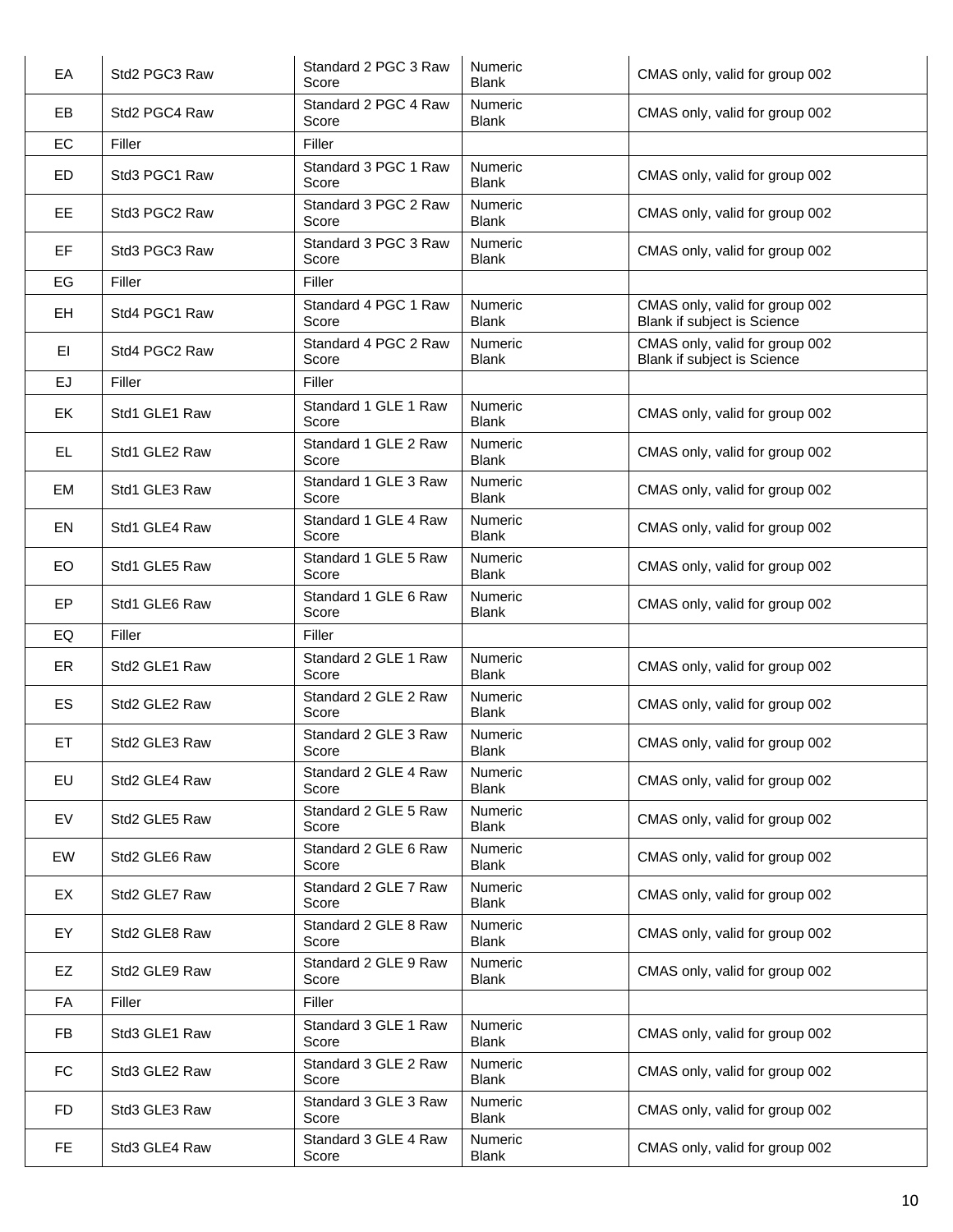| FF             | Std3 GLE5 Raw  | Standard 3 GLE 5 Raw<br>Score     | Numeric<br><b>Blank</b>        | CMAS only, valid for group 002                                |
|----------------|----------------|-----------------------------------|--------------------------------|---------------------------------------------------------------|
| FG             | Std3 GLE6 Raw  | Standard 3 GLE 6 Raw<br>Score     | Numeric<br><b>Blank</b>        | CMAS only, valid for group 002                                |
| <b>FH</b>      | Std3 GLE7 Raw  | Standard 3 GLE 7 Raw<br>Score     | Numeric<br><b>Blank</b>        | CMAS only, valid for group 002                                |
| F <sub>1</sub> | Filler         | Filler                            |                                |                                                               |
| <b>FJ</b>      | Std4 GLE1 Raw  | Standard 4 GLE 1 Raw<br>Score     | Numeric<br><b>Blank</b>        | CMAS only, valid for group 002<br>Blank if subject is Science |
| <b>FK</b>      | Std4 GLE2 Raw  | Standard 4 GLE 2 Raw<br>Score     | Numeric<br><b>Blank</b>        | CMAS only, valid for group 002<br>Blank if subject is Science |
| <b>FL</b>      | Std4 GLE3 Raw  | Standard 4 GLE 3 Raw<br>Score     | Numeric<br><b>Blank</b>        | CMAS only, valid for group 002<br>Blank if subject is Science |
| <b>FM</b>      | Filler         | Filler                            |                                |                                                               |
| <b>FN</b>      | Std1 G1EOa Raw | Standard 1 GLE 1 EOa<br>Raw Score | Numeric<br><b>Blank</b>        | CMAS only, valid for group 002                                |
| <b>FO</b>      | Std1 G1EOb Raw | Standard 1 GLE 1 EOb<br>Raw Score | Numeric<br><b>Blank</b>        | CMAS only, valid for group 002                                |
| <b>FP</b>      | Std1 G1EOc Raw | Standard 1 GLE 1 EOc<br>Raw Score | Numeric<br><b>Blank</b>        | CMAS only, valid for group 002                                |
| FQ             | Std1 G1EOd Raw | Standard 1 GLE 1 EOd<br>Raw Score | Numeric<br><b>Blank</b>        | CMAS only, valid for group 002                                |
| <b>FR</b>      | Std1 G1EOe Raw | Standard 1 GLE 1 EOe<br>Raw Score | Numeric<br><b>Blank</b>        | CMAS only, valid for group 002                                |
| <b>FS</b>      | Filler         | Filler                            |                                |                                                               |
| <b>FT</b>      | Std1 G2EOa Raw | Standard 1 GLE 2 EOa<br>Raw Score | Numeric<br><b>Blank</b>        | CMAS only, valid for group 002                                |
| <b>FU</b>      | Std1 G2EOb Raw | Standard 1 GLE 2 EOb<br>Raw Score | Numeric<br><b>Blank</b>        | CMAS only, valid for group 002                                |
| <b>FV</b>      | Std1 G2EOc Raw | Standard 1 GLE 2 EOc<br>Raw Score | Numeric<br><b>Blank</b>        | CMAS only, valid for group 002                                |
| <b>FW</b>      | Std1 G2EOd Raw | Standard 1 GLE 2 EOd<br>Raw Score | Numeric<br><b>Blank</b>        | CMAS only, valid for group 002                                |
| <b>FX</b>      | Std1 G2EOe Raw | Standard 1 GLE 2 EOe<br>Raw Score | Numeric<br><b>Blank</b>        | CMAS only, valid for group 002                                |
| <b>FY</b>      | Std1 G2EOf Raw | Standard 1 GLE 2 EOf<br>Raw Score | Numeric<br><b>Blank</b>        | CMAS only, valid for group 002                                |
| FZ             | Std1 G2EOg Raw | Standard 1 GLE 2 EOg<br>Raw Score | <b>Numeric</b><br><b>Blank</b> | CMAS only, valid for group 002                                |
| GA             | Std1 G2EOh Raw | Standard 1 GLE 2 EOh<br>Raw Score | Numeric<br><b>Blank</b>        | CMAS only, valid for group 002                                |
| GB             | Filler         | Filler                            |                                |                                                               |
| GC             | Std1 G3EOa Raw | Standard 1 GLE 3 EOa<br>Raw Score | <b>Numeric</b><br><b>Blank</b> | CMAS only, valid for group 002                                |
| GD             | Std1 G3EOb Raw | Standard 1 GLE 3 EOb<br>Raw Score | Numeric<br><b>Blank</b>        | CMAS only, valid for group 002                                |
| <b>GE</b>      | Std1 G3EOc Raw | Standard 1 GLE 3 EOc<br>Raw Score | Numeric<br><b>Blank</b>        | CMAS only, valid for group 002                                |
| <b>GF</b>      | Std1 G3EOd Raw | Standard 1 GLE 3 EOd<br>Raw Score | Numeric<br><b>Blank</b>        | CMAS only, valid for group 002                                |
| GG             | Std1 G3EOe Raw | Standard 1 GLE 3 EOe<br>Raw Score | Numeric<br><b>Blank</b>        | CMAS only, valid for group 002                                |
| GH             | Std1 G3EOf Raw | Standard 1 GLE 3 EOf<br>Raw Score | Numeric<br><b>Blank</b>        | CMAS only, valid for group 002                                |
| GI             | Filler         | Filler                            |                                |                                                               |
| GJ             | Std1 G4EOa Raw | Standard 1 GLE 4 EOa<br>Raw Score | Numeric<br><b>Blank</b>        | CMAS only, valid for group 002                                |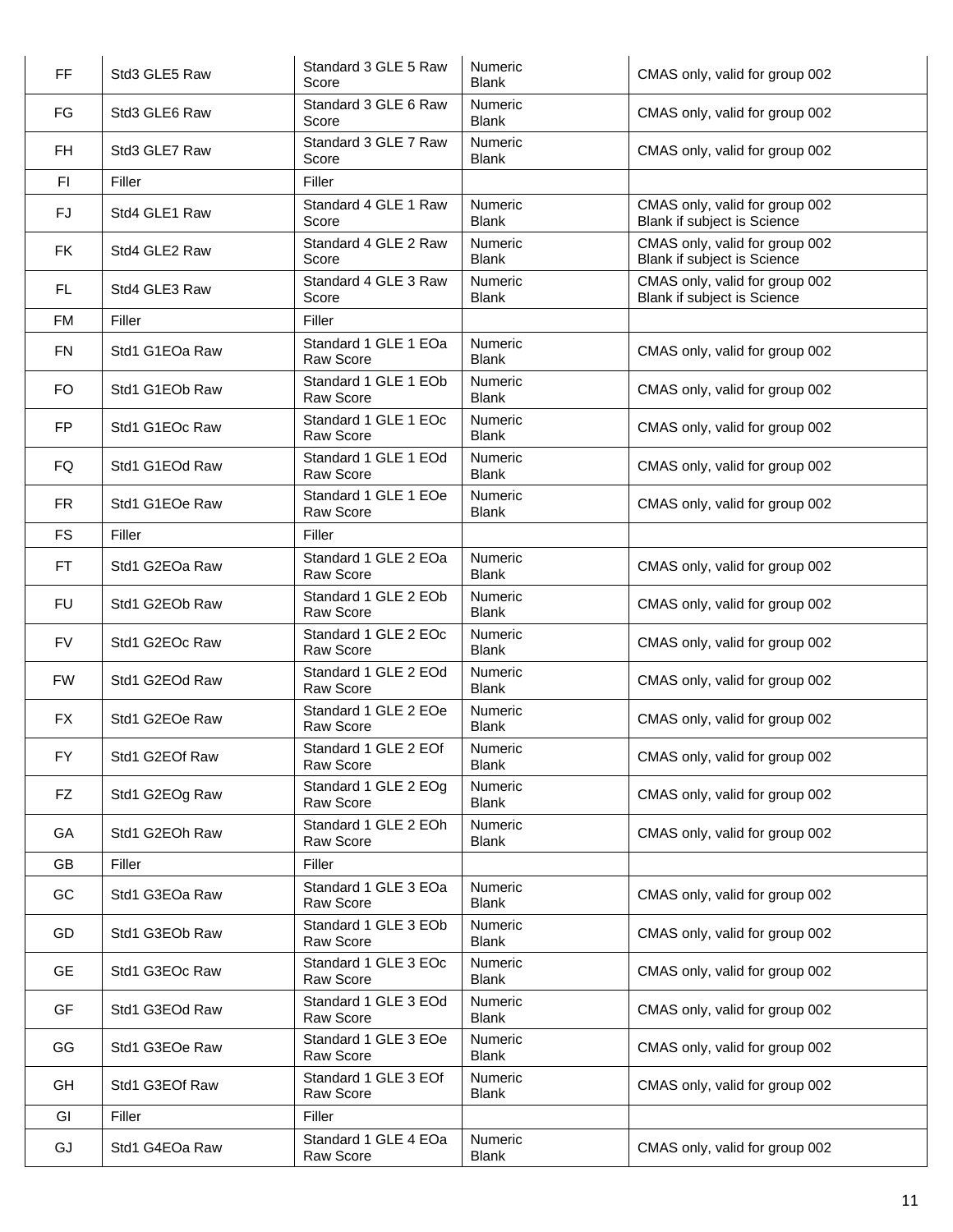| GK             | Std1 G4EOb Raw | Standard 1 GLE 4 EOb<br>Raw Score        | Numeric<br><b>Blank</b>        | CMAS only, valid for group 002 |
|----------------|----------------|------------------------------------------|--------------------------------|--------------------------------|
| <b>GL</b>      | Std1 G4EOc Raw | Standard 1 GLE 4 EOc<br>Raw Score        | Numeric<br><b>Blank</b>        | CMAS only, valid for group 002 |
| GM             | Std1 G4EOd Raw | Standard 1 GLE 4 EOd<br>Raw Score        | Numeric<br><b>Blank</b>        | CMAS only, valid for group 002 |
| GN             | Std1 G4EOe Raw | Standard 1 GLE 4 EOe<br><b>Raw Score</b> | Numeric<br><b>Blank</b>        |                                |
| GO             | Filler         | Filler                                   |                                |                                |
| GP             | Std1 G5EOa Raw | Standard 1 GLE 5 EOa<br>Raw Score        | Numeric<br><b>Blank</b>        | CMAS only, valid for group 002 |
| GQ             | Std1 G5EOb Raw | Standard 1 GLE 5 EOb<br>Raw Score        | <b>Numeric</b><br><b>Blank</b> | CMAS only, valid for group 002 |
| <b>GR</b>      | Std1 G5EOc Raw | Standard 1 GLE 5 EOc<br>Raw Score        | Numeric<br><b>Blank</b>        | CMAS only, valid for group 002 |
| GS             | Std1 G5EOd Raw | Standard 1 GLE 5 EOd<br>Raw Score        | <b>Numeric</b><br><b>Blank</b> | CMAS only, valid for group 002 |
| GT             | Filler         | Filler                                   |                                |                                |
| GU             | Std1 G6EOa Raw | Standard 1 GLE 6 EOa<br>Raw Score        | Numeric<br><b>Blank</b>        | CMAS only, valid for group 002 |
| GV             | Std1 G6EOb Raw | Standard 1 GLE 6 EOb<br>Raw Score        | Numeric<br><b>Blank</b>        | CMAS only, valid for group 002 |
| GW             | Std1 G6EOc Raw | Standard 1 GLE 6 EOc<br>Raw Score        | Numeric<br><b>Blank</b>        | CMAS only, valid for group 002 |
| GX             | Std1 G6EOd Raw | Standard 1 GLE 6 EOd<br>Raw Score        | Numeric<br><b>Blank</b>        | CMAS only, valid for group 002 |
| GY             | Std1 G6EOe Raw | Standard 1 GLE 6 EOe<br>Raw Score        | Numeric<br><b>Blank</b>        | CMAS only, valid for group 002 |
| GZ             | Filler         | Filler                                   |                                |                                |
| HA             | Std2 G1EOa Raw | Standard 2 GLE 1 EOa<br>Raw Score        | Numeric<br><b>Blank</b>        | CMAS only, valid for group 002 |
| HB             | Std2 G1EOb Raw | Standard 2 GLE 1 EOb<br>Raw Score        | Numeric<br><b>Blank</b>        | CMAS only, valid for group 002 |
| HC             | Std2 G1EOc Raw | Standard 2 GLE 1 EOc<br>Raw Score        | Numeric<br><b>Blank</b>        | CMAS only, valid for group 002 |
| HD             | Std2 G1EOd Raw | Standard 2 GLE 1 EOd<br>Raw Score        | Numeric<br><b>Blank</b>        | CMAS only, valid for group 002 |
| <b>HE</b>      | Std2 G1EOe Raw | Standard 2 GLE 1 EOe<br>Raw Score        | <b>Numeric</b><br><b>Blank</b> | CMAS only, valid for group 002 |
| HF             | Std2 G1EOf Raw | Standard 2 GLE 1 EOf<br>Raw Score        | Numeric<br><b>Blank</b>        | CMAS only, valid for group 002 |
| HG             | Std2 G1EOg Raw | Standard 2 GLE 1 EOg<br>Raw Score        | Numeric<br><b>Blank</b>        | CMAS only, valid for group 002 |
| <b>HH</b>      | Filler         | Filler                                   |                                |                                |
| H <sub>l</sub> | Std2 G2EOa Raw | Standard 2 GLE 2 EOa<br>Raw Score        | Numeric<br><b>Blank</b>        | CMAS only, valid for group 002 |
| HJ             | Std2 G2EOb Raw | Standard 2 GLE 2 EOb<br>Raw Score        | Numeric<br><b>Blank</b>        | CMAS only, valid for group 002 |
| <b>HK</b>      | Std2 G2EOc Raw | Standard 2 GLE 2 EOc<br>Raw Score        | Numeric<br><b>Blank</b>        | CMAS only, valid for group 002 |
| <b>HL</b>      | Std2 G2EOd Raw | Standard 2 GLE 2 EOd<br>Raw Score        | <b>Numeric</b><br><b>Blank</b> | CMAS only, valid for group 002 |
| HM             | Std2 G2EOe Raw | Standard 2 GLE 2 EOe<br>Raw Score        | <b>Numeric</b><br><b>Blank</b> | CMAS only, valid for group 002 |
| HN             | Std2 G2EOf Raw | Standard 2 GLE 2 EOf<br>Raw Score        | Numeric<br><b>Blank</b>        | CMAS only, valid for group 002 |
| HO             | Filler         | Filler                                   |                                |                                |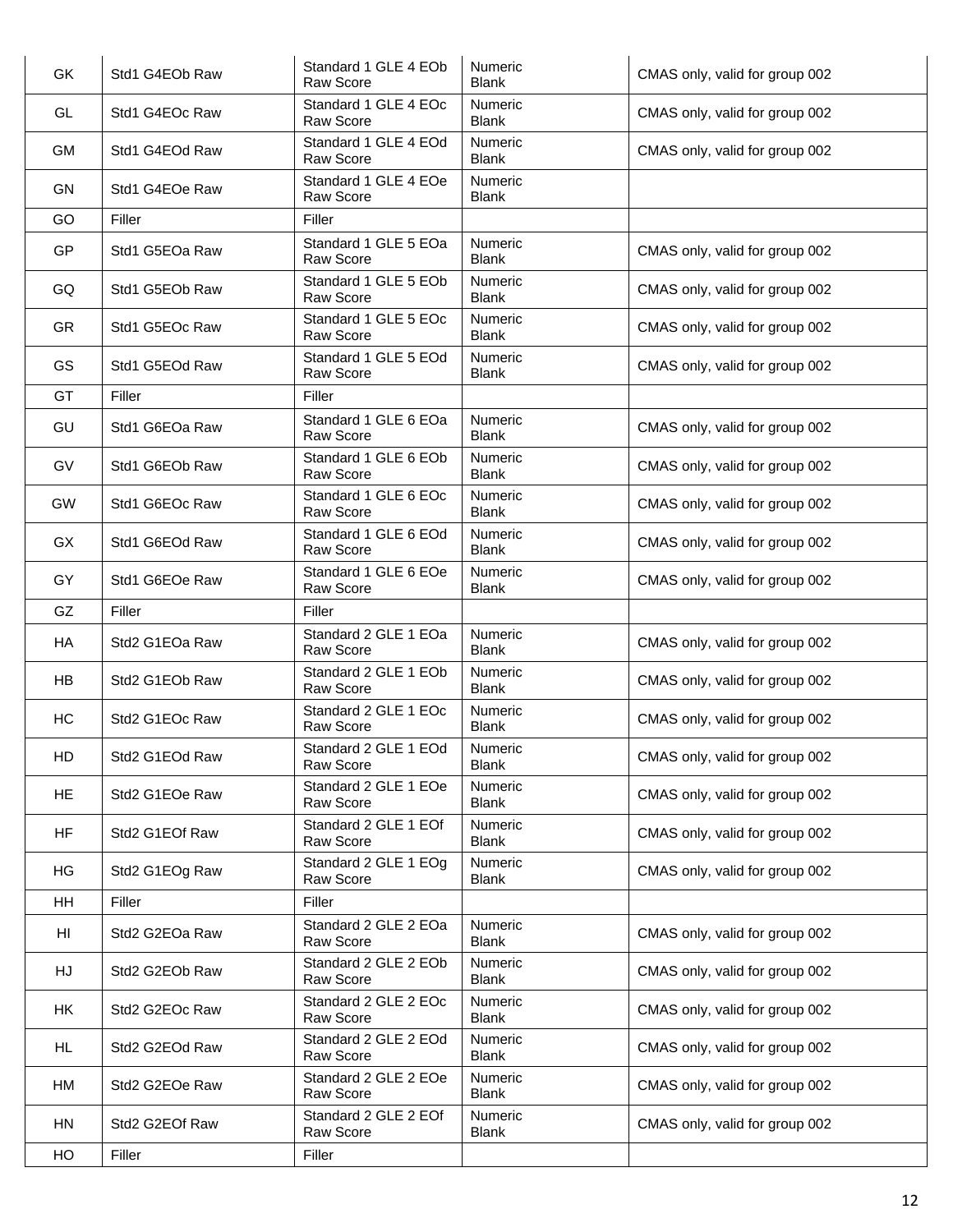| <b>HP</b>              | Std2 G3EOa Raw | Standard 2 GLE 3 EOa<br><b>Raw Score</b> | Numeric<br><b>Blank</b> | CMAS only, valid for group 002 |
|------------------------|----------------|------------------------------------------|-------------------------|--------------------------------|
| HQ                     | Std2 G3EOb Raw | Standard 2 GLE 3 EOb<br><b>Raw Score</b> | Numeric<br><b>Blank</b> | CMAS only, valid for group 002 |
| <b>HR</b>              | Std2 G3EOc Raw | Standard 2 GLE 3 EOc<br>Raw Score        | Numeric<br><b>Blank</b> | CMAS only, valid for group 002 |
| HS                     | Std2 G3EOd Raw | Standard 2 GLE 3 EOd<br>Raw Score        | Numeric<br><b>Blank</b> | CMAS only, valid for group 002 |
| HT                     | Std2 G3EOe Raw | Standard 2 GLE 3 EOe<br><b>Raw Score</b> | Numeric<br><b>Blank</b> | CMAS only, valid for group 002 |
| HU                     | Std2 G3EOf Raw | Standard 2 GLE 3 EOf<br><b>Raw Score</b> | Numeric<br><b>Blank</b> | CMAS only, valid for group 002 |
| <b>HV</b>              | Filler         | Filler                                   |                         |                                |
| HW                     | Std2 G4EOa Raw | Standard 2 GLE 4 EOa<br><b>Raw Score</b> | Numeric<br><b>Blank</b> | CMAS only, valid for group 002 |
| HX                     | Std2 G4EOb Raw | Standard 2 GLE 4 EOb<br>Raw Score        | Numeric<br><b>Blank</b> | CMAS only, valid for group 002 |
| <b>HY</b>              | Std2 G4EOc Raw | Standard 2 GLE 4 EOc<br>Raw Score        | Numeric<br><b>Blank</b> | CMAS only, valid for group 002 |
| HZ                     | Filler         | Filler                                   |                         |                                |
| IA                     | Std2 G5EOa Raw | Standard 2 GLE 5 EOa<br><b>Raw Score</b> | Numeric<br><b>Blank</b> | CMAS only, valid for group 002 |
| IB                     | Std2 G5EOb Raw | Standard 2 GLE 5 EOb<br><b>Raw Score</b> | Numeric<br><b>Blank</b> | CMAS only, valid for group 002 |
| IC                     | Std2 G5EOc Raw | Standard 2 GLE 5 EOc<br><b>Raw Score</b> | Numeric<br><b>Blank</b> | CMAS only, valid for group 002 |
| ID                     | Std2 G5EOd Raw | Standard 2 GLE 5 EOd<br><b>Raw Score</b> | Numeric<br><b>Blank</b> | CMAS only, valid for group 002 |
| IE                     | Std2 G5EOe Raw | Standard 2 GLE 5 EOe<br>Raw Score        | Numeric<br><b>Blank</b> | CMAS only, valid for group 002 |
| IF                     | Filler         | Filler                                   |                         |                                |
| IG                     | Std2 G6EOa Raw | Standard 2 GLE 6 EOa<br>Raw Score        | Numeric<br><b>Blank</b> | CMAS only, valid for group 002 |
| <b>IH</b>              | Std2 G6EOb Raw | Standard 2 GLE 6 EOb<br>Raw Score        | Numeric<br><b>Blank</b> | CMAS only, valid for group 002 |
| $\mathbf{II}$          | Std2 G6EOc Raw | Standard 2 GLE 6 EOc<br>Raw Score        | Numeric<br><b>Blank</b> | CMAS only, valid for group 002 |
| IJ                     | Std2 G6EOd Raw | Standard 2 GLE 6 EOd<br>Raw Score        | Numeric<br><b>Blank</b> | CMAS only, valid for group 002 |
| IK                     | Filler         | Filler                                   |                         |                                |
| IL.                    | Std2 G7EOa Raw | Standard 2 GLE 7 EOa<br>Raw Score        | Numeric<br><b>Blank</b> | CMAS only, valid for group 002 |
| IM                     | Std2 G7EOb Raw | Standard 2 GLE 7 EOb<br>Raw Score        | Numeric<br><b>Blank</b> | CMAS only, valid for group 002 |
| IN                     | Std2 G7EOc Raw | Standard 2 GLE 7 EOc<br>Raw Score        | Numeric<br><b>Blank</b> | CMAS only, valid for group 002 |
| IO                     | Std2 G7EOd Raw | Standard 2 GLE 7 EOd<br>Raw Score        | Numeric<br><b>Blank</b> | CMAS only, valid for group 002 |
| IP                     | Std2 G7EOe Raw | Standard 2 GLE 7 EOe<br>Raw Score        | Numeric<br><b>Blank</b> | CMAS only, valid for group 002 |
| IQ                     | Filler         | Filler                                   |                         |                                |
| IR.                    | Std2 G8EOa Raw | Standard 2 GLE 8 EOa<br>Raw Score        | Numeric<br><b>Blank</b> | CMAS only, valid for group 002 |
| <b>IS</b>              | Std2 G8EOb Raw | Standard 2 GLE 8 EOb<br>Raw Score        | Numeric<br><b>Blank</b> | CMAS only, valid for group 002 |
| $\mathsf{I}\mathsf{T}$ | Std2 G8EOc Raw | Standard 2 GLE 8 EOc<br>Raw Score        | Numeric<br><b>Blank</b> | CMAS only, valid for group 002 |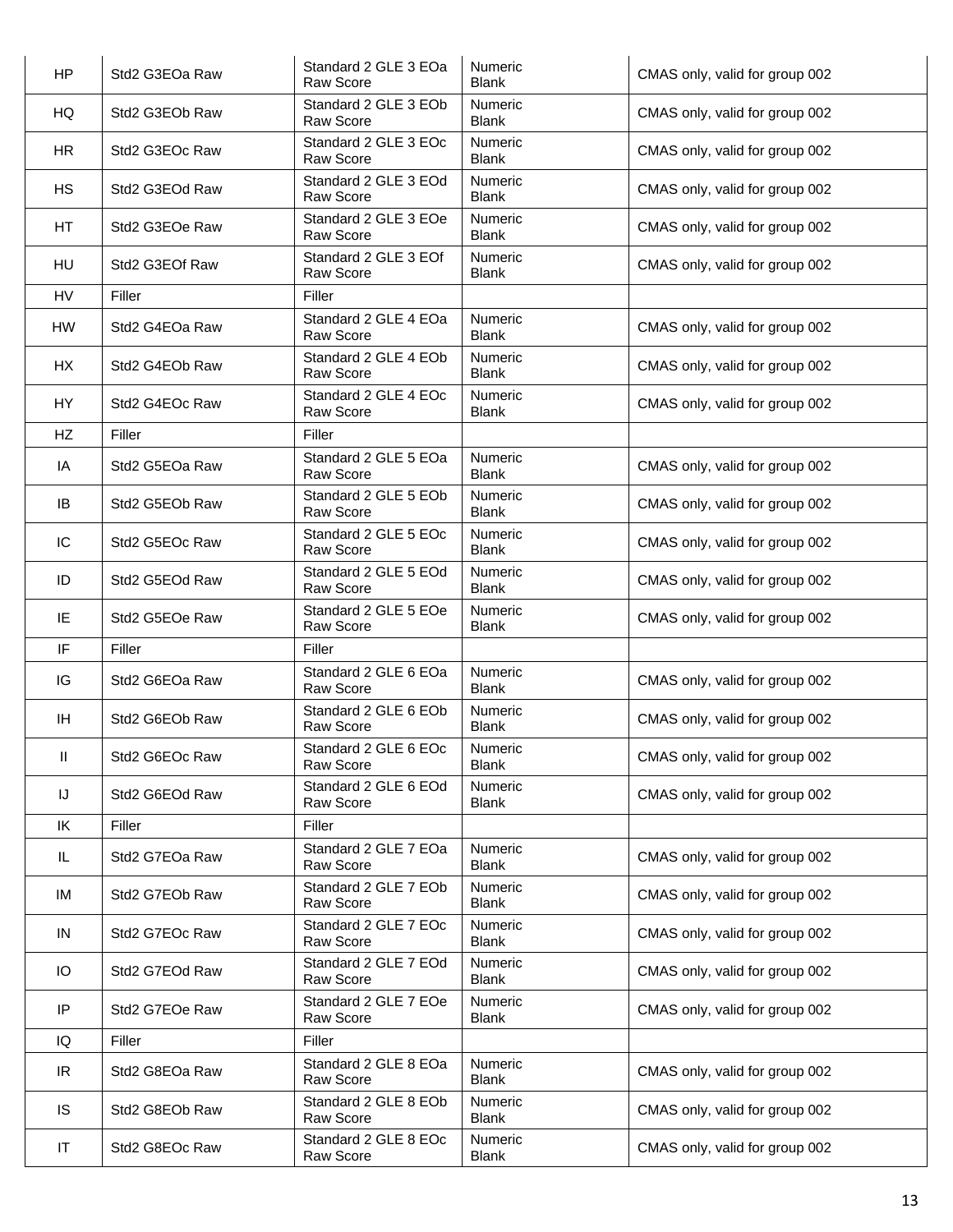| IU        | Std2 G8EOd Raw | Standard 2 GLE 8 EOd<br>Raw Score        | Numeric<br><b>Blank</b>        | CMAS only, valid for group 002 |
|-----------|----------------|------------------------------------------|--------------------------------|--------------------------------|
| IV        | Filler         | Filler                                   |                                |                                |
| IW        | Std2 G9EOa Raw | Standard 2 GLE 9 EOa<br>Raw Score        | Numeric<br><b>Blank</b>        | CMAS only, valid for group 002 |
| IX        | Std2 G9EOb Raw | Standard 2 GLE 9 EOb<br>Raw Score        | Numeric<br><b>Blank</b>        | CMAS only, valid for group 002 |
| IY        | Std2 G9EOc Raw | Standard 2 GLE 9 EOc<br><b>Raw Score</b> | Numeric<br><b>Blank</b>        | CMAS only, valid for group 002 |
| IZ        | Std2 G9EOd Raw | Standard 2 GLE 9 EOd<br>Raw Score        | Numeric<br><b>Blank</b>        | CMAS only, valid for group 002 |
| JA        | Std2 G9EOe Raw | Standard 2 GLE 9 EOe<br>Raw Score        | <b>Numeric</b><br><b>Blank</b> | CMAS only, valid for group 002 |
| JB        | Filler         | Filler                                   |                                |                                |
| <b>JC</b> | Std3 G1EOa Raw | Standard 3 GLE 1 EOa<br>Raw Score        | Numeric<br><b>Blank</b>        | CMAS only, valid for group 002 |
| JD        | Std3 G1EOb Raw | Standard 3 GLE 1 EOb<br>Raw Score        | Numeric<br><b>Blank</b>        | CMAS only, valid for group 002 |
| JE        | Std3 G1EOc Raw | Standard 3 GLE 1 EOc<br>Raw Score        | Numeric<br><b>Blank</b>        | CMAS only, valid for group 002 |
| JF        | Std3 G1EOd Raw | Standard 3 GLE 1 EOd<br>Raw Score        | Numeric<br><b>Blank</b>        | CMAS only, valid for group 002 |
| JG        | Std3 G1EOe Raw | Standard 3 GLE 1 EOe<br>Raw Score        | <b>Numeric</b><br><b>Blank</b> | CMAS only, valid for group 002 |
| JH        | Std3 G1EOf Raw | Standard 3 GLE 1 EOf<br>Raw Score        | Numeric<br><b>Blank</b>        | CMAS only, valid for group 002 |
| JI        | Filler         | Filler                                   |                                |                                |
| JJ        | Std3 G2EOa Raw | Standard 3 GLE 2 EOa<br>Raw Score        | Numeric<br><b>Blank</b>        | CMAS only, valid for group 002 |
| JK        | Std3 G2EOb Raw | Standard 3 GLE 2 EOb<br>Raw Score        | Numeric<br><b>Blank</b>        | CMAS only, valid for group 002 |
| JL        | Std3 G2EOc Raw | Standard 3 GLE 2 EOc<br>Raw Score        | Numeric<br><b>Blank</b>        | CMAS only, valid for group 002 |
| JM        | Std3 G2EOd Raw | Standard 3 GLE 2 EOd<br>Raw Score        | Numeric<br><b>Blank</b>        | CMAS only, valid for group 002 |
| JN        | Std3 G2EOe Raw | Standard 3 GLE 2 EOe<br>Raw Score        | Numeric<br><b>Blank</b>        | CMAS only, valid for group 002 |
| JO        | Std3 G2EOf Raw | Standard 3 GLE 2 EOf<br>Raw Score        | Numeric<br><b>Blank</b>        | CMAS only, valid for group 002 |
| JP        | Std3 G2EOg Raw | Standard 3 GLE 2 EOg<br>Raw Score        | Numeric<br><b>Blank</b>        | CMAS only, valid for group 002 |
| JQ        | Std3 G2EOh Raw | Standard 3 GLE 2 EOh<br>Raw Score        | Numeric<br><b>Blank</b>        | CMAS only, valid for group 002 |
| JR.       | Filler         | Filler                                   |                                |                                |
| JS        | Std3 G3EOa Raw | Standard 3 GLE 3 EOa<br>Raw Score        | Numeric<br><b>Blank</b>        | CMAS only, valid for group 002 |
| <b>JT</b> | Std3 G3EOb Raw | Standard 3 GLE 3 EOb<br>Raw Score        | Numeric<br><b>Blank</b>        | CMAS only, valid for group 002 |
| JU        | Std3 G3EOc Raw | Standard 3 GLE 3 EOc<br>Raw Score        | Numeric<br><b>Blank</b>        | CMAS only, valid for group 002 |
| JV        | Std3 G3EOd Raw | Standard 3 GLE 3 EOd<br>Raw Score        | Numeric<br><b>Blank</b>        | CMAS only, valid for group 002 |
| <b>JW</b> | Std3 G3EOe Raw | Standard 3 GLE 3 EOe<br>Raw Score        | Numeric<br><b>Blank</b>        | CMAS only, valid for group 002 |
| JX        | Std3 G3EOf Raw | Standard 3 GLE 3 EOf<br>Raw Score        | Numeric<br>Blank               | CMAS only, valid for group 002 |
| JY        | Filler         | Filler                                   |                                |                                |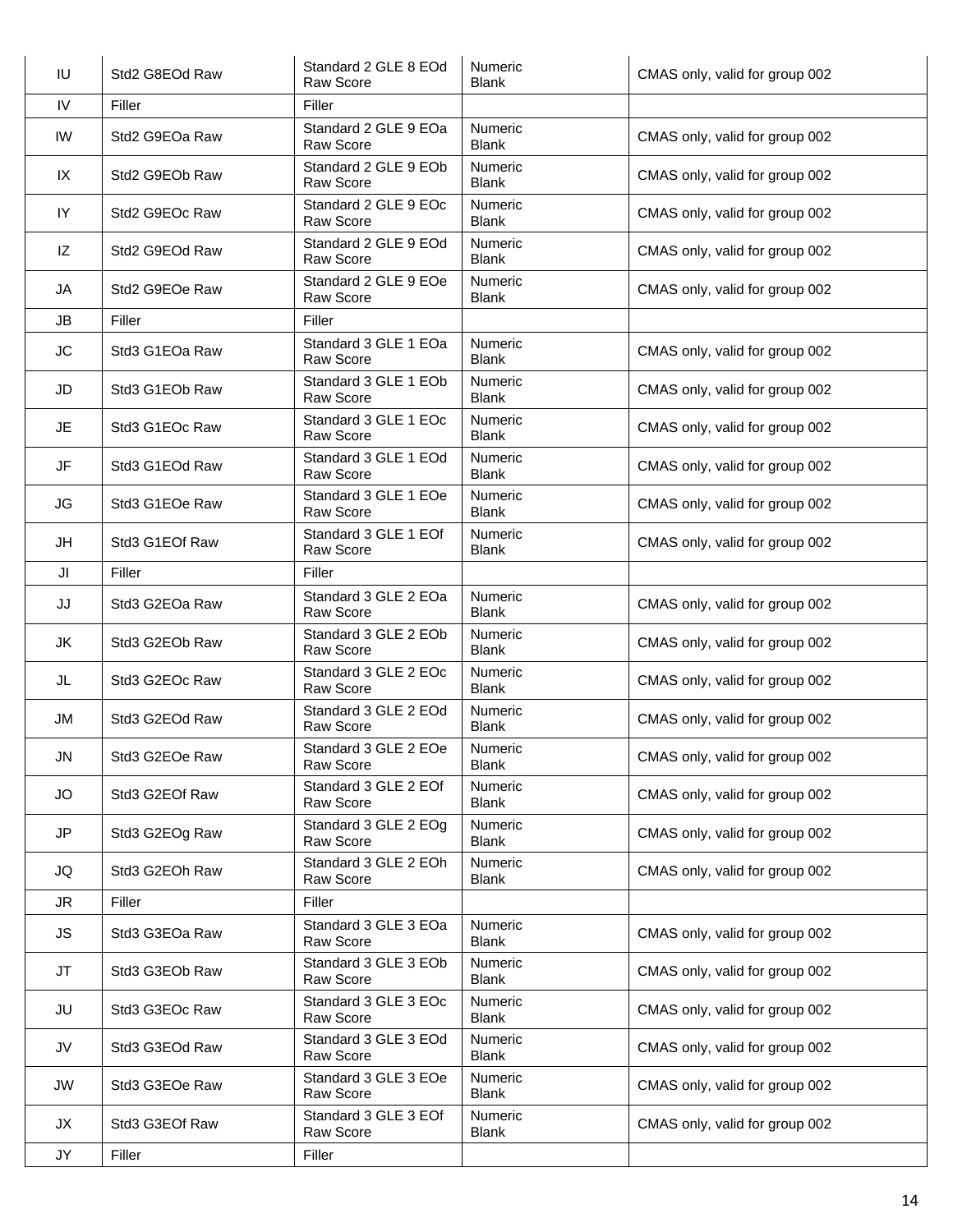| JZ        | Std3 G4EOa Raw | Standard 3 GLE 4 EOa<br><b>Raw Score</b> | Numeric<br><b>Blank</b>        | CMAS only, valid for group 002                                       |
|-----------|----------------|------------------------------------------|--------------------------------|----------------------------------------------------------------------|
| KA        | Std3 G4EOb Raw | Standard 3 GLE 4 EOb<br><b>Raw Score</b> | Numeric<br><b>Blank</b>        | CMAS only, valid for group 002                                       |
| KB        | Std3 G4EOc Raw | Standard 3 GLE 4 EOc<br><b>Raw Score</b> | Numeric<br><b>Blank</b>        | CMAS only, valid for group 002                                       |
| KC        | Std3 G4EOd Raw | Standard 3 GLE 4 EOd<br><b>Raw Score</b> | Numeric<br><b>Blank</b>        | CMAS only, valid for group 002                                       |
| <b>KD</b> | Std3 G4EOe Raw | Standard 3 GLE 4 EOe<br><b>Raw Score</b> | Numeric<br><b>Blank</b>        | CMAS only, valid for group 002                                       |
| KE        | Std3 G4EOf Raw | Standard 3 GLE 4 EOf<br><b>Raw Score</b> | Numeric<br><b>Blank</b>        | CMAS only, valid for group 002                                       |
| KF        | Filler         | Filler                                   |                                |                                                                      |
| KG        | Std3 G5EOa Raw | Standard 3 GLE 5 EOa<br><b>Raw Score</b> | Numeric<br><b>Blank</b>        | CMAS only, valid for group 002                                       |
| KH        | Std3 G5EOb Raw | Standard 3 GLE 5 EOb<br>Raw Score        | Numeric<br><b>Blank</b>        | CMAS only, valid for group 002                                       |
| KI        | Std3 G5EOc Raw | Standard 3 GLE 5 EOc<br>Raw Score        | Numeric<br><b>Blank</b>        | CMAS only, valid for group 002                                       |
| KJ        | Std3 G5EOd Raw | Standard 3 GLE 5 EOd<br><b>Raw Score</b> | Numeric<br><b>Blank</b>        | CMAS only, valid for group 002                                       |
| KK        | Filler         | Filler                                   |                                |                                                                      |
| KL        | Std3 G6EOa Raw | Standard 3 GLE 6 EOa<br>Raw Score        | Numeric<br><b>Blank</b>        | CMAS only, valid for group 002                                       |
| KM        | Std3 G6EOb Raw | Standard 3 GLE 6 EOb<br><b>Raw Score</b> | Numeric<br><b>Blank</b>        | CMAS only, valid for group 002                                       |
| KN        | Std3 G6EOc Raw | Standard 3 GLE 6 EOc<br>Raw Score        | Numeric<br><b>Blank</b>        | CMAS only, valid for group 002                                       |
| KO        | Std3 G6EOd Raw | Standard 3 GLE 6 EOd<br>Raw Score        | Numeric<br><b>Blank</b>        | CMAS only, valid for group 002                                       |
| KP        | Filler         | Filler                                   |                                |                                                                      |
| KQ        | Std3 G7EOa Raw | Standard 3 GLE 7 EOa<br>Raw Score        | <b>Numeric</b><br><b>Blank</b> | CMAS only, valid for group 002                                       |
| <b>KR</b> | Std3 G7EOb Raw | Standard 3 GLE 7 EOb<br>Raw Score        | Numeric<br><b>Blank</b>        | CMAS only, valid for group 002                                       |
| KS        | Std3 G7EOc Raw | Standard 3 GLE 7 EOc<br>Raw Score        | Numeric<br><b>Blank</b>        | CMAS only, valid for group 002                                       |
| <b>KT</b> | Filler         | Filler                                   |                                |                                                                      |
| <b>KU</b> | Std4 G1EOa Raw | Standard 4 GLE 1 EOa<br><b>Raw Score</b> | <b>Numeric</b><br><b>Blank</b> | CMAS only, valid for group 002<br><b>Blank if subject is Science</b> |
| KV        | Std4 G1EOb Raw | Standard 4 GLE 1 EOb<br>Raw Score        | <b>Numeric</b><br><b>Blank</b> | CMAS only, valid for group 002<br>Blank if subject is Science        |
| <b>KW</b> | Std4 G1EOc Raw | Standard 4 GLE 1 EOc<br>Raw Score        | <b>Numeric</b><br><b>Blank</b> | CMAS only, valid for group 002<br>Blank if subject is Science        |
| KX        | Std4 G1EOd Raw | Standard 4 GLE 1 EOd<br>Raw Score        | <b>Numeric</b><br><b>Blank</b> | CMAS only, valid for group 002<br><b>Blank if subject is Science</b> |
| KY        | Std4 G1EOe Raw | Standard 4 GLE 1 EOe<br>Raw Score        | <b>Numeric</b><br><b>Blank</b> | CMAS only, valid for group 002<br>Blank if subject is Science        |
| KZ        | Filler         | Filler                                   |                                |                                                                      |
| LA        | Std4 G2EOa Raw | Standard 4 GLE 2 EOa<br>Raw Score        | <b>Numeric</b><br><b>Blank</b> | CMAS only, valid for group 002<br>Blank if subject is Science        |
| LB        | Std4 G2EOb Raw | Standard 4 GLE 2 EOb<br>Raw Score        | <b>Numeric</b><br><b>Blank</b> | CMAS only, valid for group 002<br>Blank if subject is Science        |
| LC        | Std4 G2EOc Raw | Standard 4 GLE 2 EOc<br>Raw Score        | <b>Numeric</b><br><b>Blank</b> | CMAS only, valid for group 002<br>Blank if subject is Science        |
| LD        | Std4 G2EOd Raw | Standard 4 GLE 2 EOd<br>Raw Score        | <b>Numeric</b><br><b>Blank</b> | CMAS only, valid for group 002<br>Blank if subject is Science        |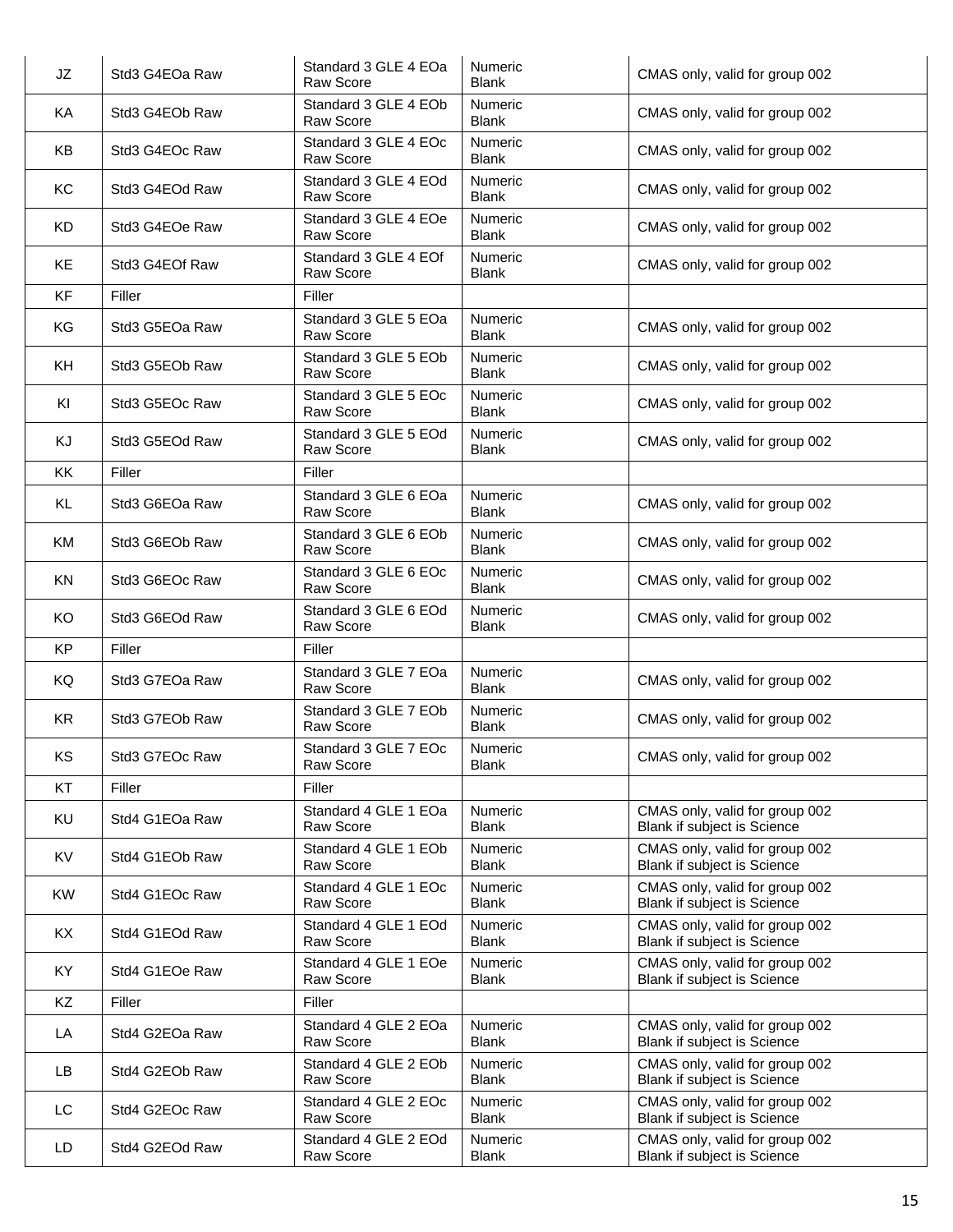| LE.       | Std4 G2EOe Raw      | Standard 4 GLE 2 EOe<br>Raw Score              | Numeric<br><b>Blank</b>        | CMAS only, valid for group 002<br>Blank if subject is Science |
|-----------|---------------------|------------------------------------------------|--------------------------------|---------------------------------------------------------------|
| LF        | Std4 G2EOf Raw      | Standard 4 GLE 2 EOf<br><b>Raw Score</b>       | <b>Numeric</b><br><b>Blank</b> | CMAS only, valid for group 002<br>Blank if subject is Science |
| LG        | Filler              | Filler                                         |                                |                                                               |
| LH.       | Std4 G3EOa Raw      | Standard 4 GLE 3 EOa<br>Raw Score              | Numeric<br><b>Blank</b>        | CMAS only, valid for group 002<br>Blank if subject is Science |
| П         | Std4 G3EOb Raw      | Standard 4 GLE 3 EOb<br>Raw Score              | Numeric<br><b>Blank</b>        | CMAS only, valid for group 002<br>Blank if subject is Science |
| LJ        | Std4 G3EOc Raw      | Standard 4 GLE 3 EOc<br>Raw Score              | <b>Numeric</b><br><b>Blank</b> | CMAS only, valid for group 002<br>Blank if subject is Science |
| <b>LK</b> | Std4 G3EOd Raw      | Standard 4 GLE 3 EOd<br>Raw Score              | Numeric<br><b>Blank</b>        | CMAS only, valid for group 002<br>Blank if subject is Science |
| LL.       | Std4 G3EOe Raw      | Standard 4 GLE 3 EOe<br>Raw Score              | Numeric<br><b>Blank</b>        | CMAS only, valid for group 002<br>Blank if subject is Science |
| <b>LM</b> | Filler              | Filler                                         |                                |                                                               |
| <b>LN</b> | Std1 G1EOa Pct Corr | Standard 1 GLE 1 EOa<br><b>Percent Correct</b> | $0 - 100$<br><b>Blank</b>      | CMAS only, valid for group 002                                |
| LO        | Std1 G1EOb Pct Corr | Standard 1 GLE 1 EOb<br><b>Percent Correct</b> | $0 - 100$<br><b>Blank</b>      | CMAS only, valid for group 002                                |
| <b>LP</b> | Std1 G1EOc Pct Corr | Standard 1 GLE 1 EOc<br><b>Percent Correct</b> | $0 - 100$<br><b>Blank</b>      | CMAS only, valid for group 002                                |
| LQ        | Std1 G1EOd Pct Corr | Standard 1 GLE 1 EOd<br><b>Percent Correct</b> | $0 - 100$<br><b>Blank</b>      | CMAS only, valid for group 002                                |
| LR.       | Std1 G1EOe Pct Corr | Standard 1 GLE 1 EOe<br><b>Percent Correct</b> | $0 - 100$<br><b>Blank</b>      | CMAS only, valid for group 002                                |
| <b>LS</b> | Filler              | Filler                                         |                                |                                                               |
| LT.       | Std1 G2EOa Pct Corr | Standard 1 GLE 2 EOa<br><b>Percent Correct</b> | $0 - 100$<br><b>Blank</b>      | CMAS only, valid for group 002                                |
| LU        | Std1 G2EOb Pct Corr | Standard 1 GLE 2 EOb<br><b>Percent Correct</b> | $0 - 100$<br><b>Blank</b>      | CMAS only, valid for group 002                                |
| LV        | Std1 G2EOc Pct Corr | Standard 1 GLE 2 EOc<br><b>Percent Correct</b> | $0 - 100$<br><b>Blank</b>      | CMAS only, valid for group 002                                |
| <b>LW</b> | Std1 G2EOd Pct Corr | Standard 1 GLE 2 EOd<br><b>Percent Correct</b> | $0 - 100$<br><b>Blank</b>      | CMAS only, valid for group 002                                |
| <b>LX</b> | Std1 G2EOe Pct Corr | Standard 1 GLE 2 EOe<br><b>Percent Correct</b> | $0 - 100$<br><b>Blank</b>      | CMAS only, valid for group 002                                |
| LY        | Std1 G2EOf Pct Corr | Standard 1 GLE 2 EOf<br><b>Percent Correct</b> | $0 - 100$<br><b>Blank</b>      | CMAS only, valid for group 002                                |
| LZ        | Std1 G2EOg Pct Corr | Standard 1 GLE 2 EOg<br><b>Percent Correct</b> | $0 - 100$<br><b>Blank</b>      | CMAS only, valid for group 002                                |
| МA        | Std1 G2EOh Pct Corr | Standard 1 GLE 2 EOh<br><b>Percent Correct</b> | $0 - 100$<br><b>Blank</b>      | CMAS only, valid for group 002                                |
| MВ        | Filler              | Filler                                         |                                |                                                               |
| МC        | Std1 G3EOa Pct Corr | Standard 1 GLE 3 EOa<br><b>Percent Correct</b> | $0 - 100$<br><b>Blank</b>      | CMAS only, valid for group 002                                |
| MD        | Std1 G3EOb Pct Corr | Standard 1 GLE 3 EOb<br><b>Percent Correct</b> | $0 - 100$<br><b>Blank</b>      | CMAS only, valid for group 002                                |
| ME        | Std1 G3EOc Pct Corr | Standard 1 GLE 3 EOc<br><b>Percent Correct</b> | $0 - 100$<br><b>Blank</b>      | CMAS only, valid for group 002                                |
| MF        | Std1 G3EOd Pct Corr | Standard 1 GLE 3 EOd<br><b>Percent Correct</b> | $0 - 100$<br><b>Blank</b>      | CMAS only, valid for group 002                                |
| МG        | Std1 G3EOe Pct Corr | Standard 1 GLE 3 EOe<br><b>Percent Correct</b> | $0 - 100$<br>Blank             | CMAS only, valid for group 002                                |
| MН        | Std1 G3EOf Pct Corr | Standard 1 GLE 3 EOf<br><b>Percent Correct</b> | $0 - 100$<br>Blank             | CMAS only, valid for group 002                                |
| MI        | Filler              | <b>Filler</b>                                  |                                |                                                               |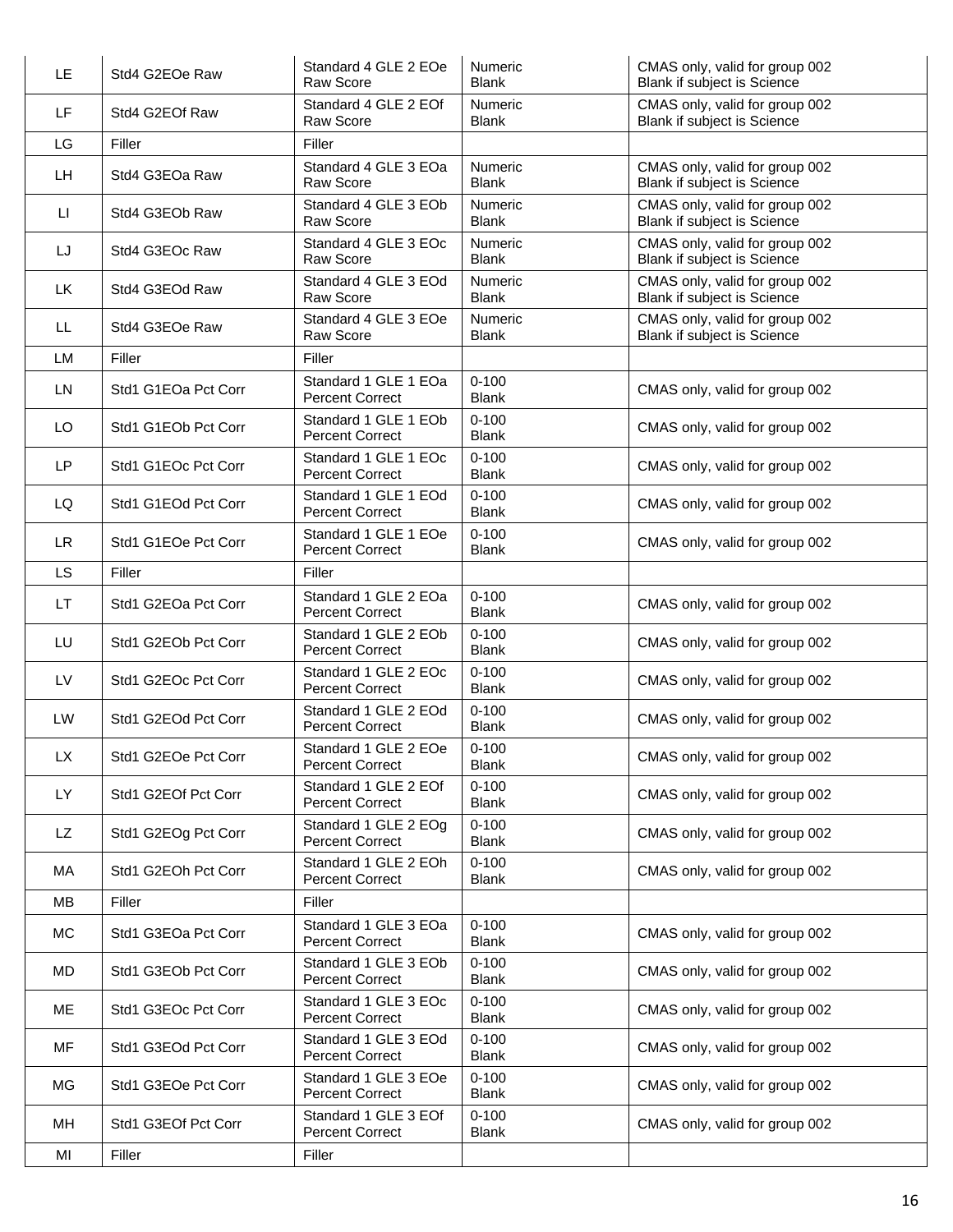| MJ        | Std1 G4EOa Pct Corr | Standard 1 GLE 4 EOa<br><b>Percent Correct</b> | $0 - 100$<br><b>Blank</b> | CMAS only, valid for group 002 |
|-----------|---------------------|------------------------------------------------|---------------------------|--------------------------------|
| <b>MK</b> | Std1 G4EOb Pct Corr | Standard 1 GLE 4 EOb<br><b>Percent Correct</b> | $0 - 100$<br><b>Blank</b> | CMAS only, valid for group 002 |
| ML        | Std1 G4EOc Pct Corr | Standard 1 GLE 4 EOc<br><b>Percent Correct</b> | $0 - 100$<br><b>Blank</b> | CMAS only, valid for group 002 |
| MM        | Std1 G4EOd Pct Corr | Standard 1 GLE 4 EOd<br><b>Percent Correct</b> | $0 - 100$<br><b>Blank</b> | CMAS only, valid for group 002 |
| MN        | Std1 G4EOe Pct Corr | Standard 1 GLE 4 EOe<br><b>Percent Correct</b> | $0 - 100$<br><b>Blank</b> | CMAS only, valid for group 002 |
| <b>MO</b> | Filler              | Filler                                         |                           |                                |
| <b>MP</b> | Std1 G5EOa Pct Corr | Standard 1 GLE 5 EOa<br><b>Percent Correct</b> | $0 - 100$<br><b>Blank</b> | CMAS only, valid for group 002 |
| MQ        | Std1 G5EOb Pct Corr | Standard 1 GLE 5 EOb<br><b>Percent Correct</b> | $0 - 100$<br><b>Blank</b> | CMAS only, valid for group 002 |
| <b>MR</b> | Std1 G5EOc Pct Corr | Standard 1 GLE 5 EOc<br><b>Percent Correct</b> | $0 - 100$<br><b>Blank</b> | CMAS only, valid for group 002 |
| <b>MS</b> | Std1 G5EOd Pct Corr | Standard 1 GLE 5 EOd<br><b>Percent Correct</b> | $0 - 100$<br><b>Blank</b> | CMAS only, valid for group 002 |
| <b>MT</b> | Filler              | Filler                                         |                           |                                |
| MU        | Std1 G6EOa Pct Corr | Standard 1 GLE 6 EOa<br><b>Percent Correct</b> | $0 - 100$<br><b>Blank</b> | CMAS only, valid for group 002 |
| <b>MV</b> | Std1 G6EOb Pct Corr | Standard 1 GLE 6 EOb<br><b>Percent Correct</b> | $0 - 100$<br><b>Blank</b> | CMAS only, valid for group 002 |
| <b>MW</b> | Std1 G6EOc Pct Corr | Standard 1 GLE 6 EOc<br><b>Percent Correct</b> | $0 - 100$<br><b>Blank</b> | CMAS only, valid for group 002 |
| MX        | Std1 G6EOd Pct Corr | Standard 1 GLE 6 EOd<br><b>Percent Correct</b> | $0 - 100$<br><b>Blank</b> | CMAS only, valid for group 002 |
| MY        | Std1 G6EOe Pct Corr | Standard 1 GLE 6 EOe<br><b>Percent Correct</b> | $0 - 100$<br><b>Blank</b> | CMAS only, valid for group 002 |
| <b>MZ</b> | Filler              | Filler                                         |                           |                                |
| <b>NA</b> | Std2 G1EOa Pct Corr | Standard 2 GLE 1 EOa<br><b>Percent Correct</b> | $0 - 100$<br><b>Blank</b> | CMAS only, valid for group 002 |
| <b>NB</b> | Std2 G1EOb Pct Corr | Standard 2 GLE 1 EOb<br><b>Percent Correct</b> | $0 - 100$<br><b>Blank</b> | CMAS only, valid for group 002 |
| $NC$      | Std2 G1EOc Pct Corr | Standard 2 GLE 1 EOc<br><b>Percent Correct</b> | $0 - 100$<br><b>Blank</b> | CMAS only, valid for group 002 |
| <b>ND</b> | Std2 G1EOd Pct Corr | Standard 2 GLE 1 EOd<br><b>Percent Correct</b> | $0 - 100$<br><b>Blank</b> | CMAS only, valid for group 002 |
| <b>NE</b> | Std2 G1EOe Pct Corr | Standard 2 GLE 1 EOe<br><b>Percent Correct</b> | $0 - 100$<br><b>Blank</b> | CMAS only, valid for group 002 |
| <b>NF</b> | Std2 G1EOf Pct Corr | Standard 2 GLE 1 EOf<br><b>Percent Correct</b> | $0 - 100$<br><b>Blank</b> | CMAS only, valid for group 002 |
| <b>NG</b> | Std2 G1EOg Pct Corr | Standard 2 GLE 1 EOg<br><b>Percent Correct</b> | $0 - 100$<br><b>Blank</b> | CMAS only, valid for group 002 |
| <b>NH</b> | Filler              | Filler                                         |                           |                                |
| <b>NI</b> | Std2 G2EOa Pct Corr | Standard 2 GLE 2 EOa<br><b>Percent Correct</b> | $0 - 100$<br><b>Blank</b> | CMAS only, valid for group 002 |
| NJ        | Std2 G2EOb Pct Corr | Standard 2 GLE 2 EOb<br><b>Percent Correct</b> | $0 - 100$<br><b>Blank</b> | CMAS only, valid for group 002 |
| <b>NK</b> | Std2 G2EOc Pct Corr | Standard 2 GLE 2 EOc<br><b>Percent Correct</b> | $0 - 100$<br><b>Blank</b> | CMAS only, valid for group 002 |
| <b>NL</b> | Std2 G2EOd Pct Corr | Standard 2 GLE 2 EOd<br><b>Percent Correct</b> | $0 - 100$<br><b>Blank</b> | CMAS only, valid for group 002 |
| <b>NM</b> | Std2 G2EOe Pct Corr | Standard 2 GLE 2 EOe<br><b>Percent Correct</b> | $0 - 100$<br>Blank        | CMAS only, valid for group 002 |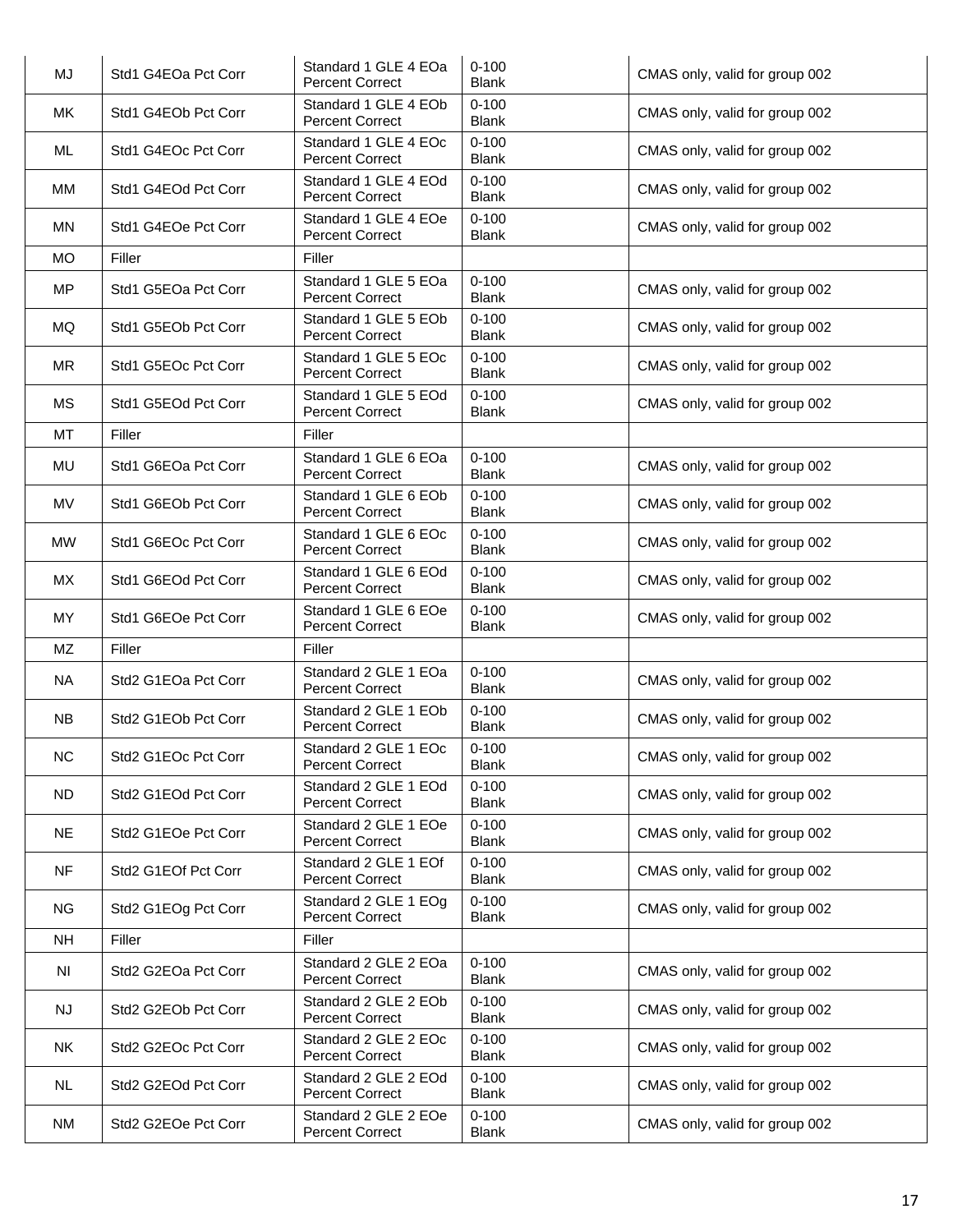| <b>NN</b>      | Std2 G2EOf Pct Corr | Standard 2 GLE 2 EOf<br><b>Percent Correct</b> | $0 - 100$<br><b>Blank</b> | CMAS only, valid for group 002 |
|----------------|---------------------|------------------------------------------------|---------------------------|--------------------------------|
| <b>NO</b>      | Filler              | Filler                                         |                           |                                |
| <b>NP</b>      | Std2 G3EOa Pct Corr | Standard 2 GLE 3 EOa<br><b>Percent Correct</b> | $0 - 100$<br><b>Blank</b> | CMAS only, valid for group 002 |
| <b>NQ</b>      | Std2 G3EOb Pct Corr | Standard 2 GLE 3 EOb<br><b>Percent Correct</b> | $0 - 100$<br><b>Blank</b> | CMAS only, valid for group 002 |
| <b>NR</b>      | Std2 G3EOc Pct Corr | Standard 2 GLE 3 EOc<br><b>Percent Correct</b> | $0 - 100$<br><b>Blank</b> | CMAS only, valid for group 002 |
| <b>NS</b>      | Std2 G3EOd Pct Corr | Standard 2 GLE 3 EOd<br><b>Percent Correct</b> | $0 - 100$<br><b>Blank</b> | CMAS only, valid for group 002 |
| NT             | Std2 G3EOe Pct Corr | Standard 2 GLE 3 EOe<br><b>Percent Correct</b> | $0 - 100$<br><b>Blank</b> | CMAS only, valid for group 002 |
| <b>NU</b>      | Std2 G3EOf Pct Corr | Standard 2 GLE 3 EOf<br><b>Percent Correct</b> | $0 - 100$<br><b>Blank</b> | CMAS only, valid for group 002 |
| <b>NV</b>      | Filler              | Filler                                         |                           |                                |
| <b>NW</b>      | Std2 G4EOa Pct Corr | Standard 2 GLE 4 EOa<br><b>Percent Correct</b> | $0 - 100$<br><b>Blank</b> | CMAS only, valid for group 002 |
| <b>NX</b>      | Std2 G4EOb Pct Corr | Standard 2 GLE 4 EOb<br><b>Percent Correct</b> | $0 - 100$<br><b>Blank</b> | CMAS only, valid for group 002 |
| <b>NY</b>      | Std2 G4EOc Pct Corr | Standard 2 GLE 4 EOc<br><b>Percent Correct</b> | $0 - 100$<br><b>Blank</b> | CMAS only, valid for group 002 |
| NZ             | Filler              | Filler                                         |                           |                                |
| OA             | Std2 G5EOa Pct Corr | Standard 2 GLE 5 EOa<br><b>Percent Correct</b> | $0 - 100$<br><b>Blank</b> | CMAS only, valid for group 002 |
| <b>OB</b>      | Std2 G5EOb Pct Corr | Standard 2 GLE 5 EOb<br><b>Percent Correct</b> | $0 - 100$<br><b>Blank</b> | CMAS only, valid for group 002 |
| OC             | Std2 G5EOc Pct Corr | Standard 2 GLE 5 EOc<br><b>Percent Correct</b> | $0 - 100$<br><b>Blank</b> | CMAS only, valid for group 002 |
| OD             | Std2 G5EOd Pct Corr | Standard 2 GLE 5 EOd<br><b>Percent Correct</b> | $0 - 100$<br><b>Blank</b> | CMAS only, valid for group 002 |
| <b>OE</b>      | Std2 G5EOe Pct Corr | Standard 2 GLE 5 EOe<br><b>Percent Correct</b> | $0 - 100$<br><b>Blank</b> | CMAS only, valid for group 002 |
| OF             | Filler              | Filler                                         |                           |                                |
| OG             | Std2 G6EOa Pct Corr | Standard 2 GLE 6 EOa<br><b>Percent Correct</b> | $0 - 100$<br><b>Blank</b> | CMAS only, valid for group 002 |
| OH             | Std2 G6EOb Pct Corr | Standard 2 GLE 6 EOb<br><b>Percent Correct</b> | $0 - 100$<br><b>Blank</b> | CMAS only, valid for group 002 |
| O <sub>1</sub> | Std2 G6EOc Pct Corr | Standard 2 GLE 6 EOc<br><b>Percent Correct</b> | $0 - 100$<br><b>Blank</b> | CMAS only, valid for group 002 |
| OJ             | Std2 G6EOd Pct Corr | Standard 2 GLE 6 EOd<br><b>Percent Correct</b> | $0 - 100$<br><b>Blank</b> | CMAS only, valid for group 002 |
| OK             | Filler              | Filler                                         |                           |                                |
| OL             | Std2 G7EOa Pct Corr | Standard 2 GLE 7 EOa<br><b>Percent Correct</b> | $0 - 100$<br><b>Blank</b> | CMAS only, valid for group 002 |
| <b>OM</b>      | Std2 G7EOb Pct Corr | Standard 2 GLE 7 EOb<br><b>Percent Correct</b> | $0 - 100$<br><b>Blank</b> | CMAS only, valid for group 002 |
| ON             | Std2 G7EOc Pct Corr | Standard 2 GLE 7 EOc<br><b>Percent Correct</b> | $0 - 100$<br><b>Blank</b> | CMAS only, valid for group 002 |
| <b>OO</b>      | Std2 G7EOd Pct Corr | Standard 2 GLE 7 EOd<br><b>Percent Correct</b> | $0 - 100$<br><b>Blank</b> | CMAS only, valid for group 002 |
| OP             | Std2 G7EOe Pct Corr | Standard 2 GLE 7 EOe<br><b>Percent Correct</b> | $0 - 100$<br><b>Blank</b> | CMAS only, valid for group 002 |
| OQ             | Filler              | Filler                                         |                           |                                |
| <b>OR</b>      | Std2 G8EOa Pct Corr | Standard 2 GLE 8 EOa<br><b>Percent Correct</b> | $0 - 100$<br>Blank        | CMAS only, valid for group 002 |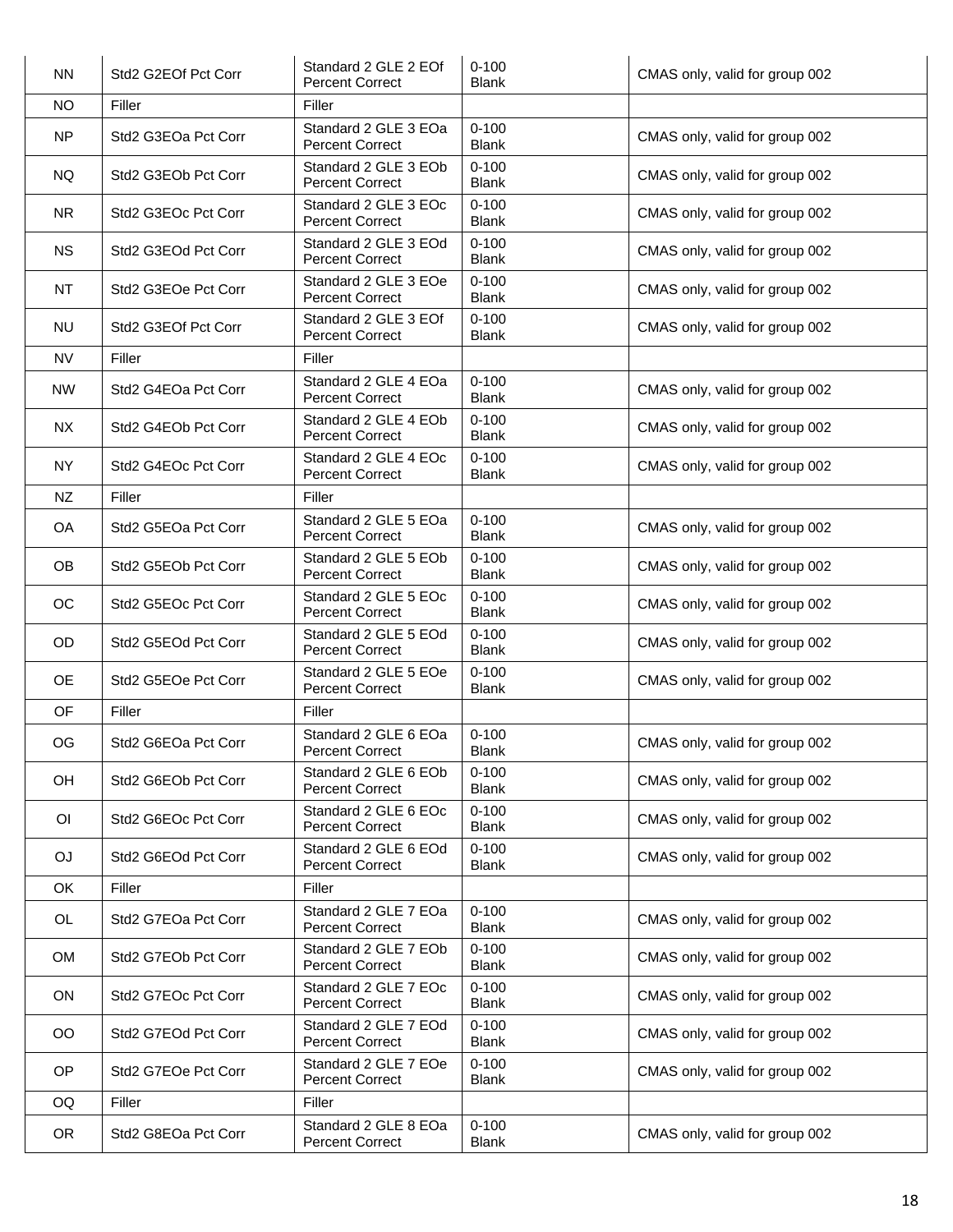| <b>OS</b> | Std2 G8EOb Pct Corr | Standard 2 GLE 8 EOb<br><b>Percent Correct</b> | $0 - 100$<br><b>Blank</b> | CMAS only, valid for group 002 |
|-----------|---------------------|------------------------------------------------|---------------------------|--------------------------------|
| OT        | Std2 G8EOc Pct Corr | Standard 2 GLE 8 EOc<br><b>Percent Correct</b> | $0 - 100$<br><b>Blank</b> | CMAS only, valid for group 002 |
| OU        | Std2 G8EOd Pct Corr | Standard 2 GLE 8 EOd<br><b>Percent Correct</b> | $0 - 100$<br><b>Blank</b> | CMAS only, valid for group 002 |
| OV        | Filler              | Filler                                         |                           |                                |
| <b>OW</b> | Std2 G9EOa Pct Corr | Standard 2 GLE 9 EOa<br><b>Percent Correct</b> | $0 - 100$<br><b>Blank</b> | CMAS only, valid for group 002 |
| OX        | Std2 G9EOb Pct Corr | Standard 2 GLE 9 EOb<br><b>Percent Correct</b> | $0 - 100$<br><b>Blank</b> | CMAS only, valid for group 002 |
| OY        | Std2 G9EOc Pct Corr | Standard 2 GLE 9 EOc<br><b>Percent Correct</b> | $0 - 100$<br><b>Blank</b> | CMAS only, valid for group 002 |
| OZ.       | Std2 G9EOd Pct Corr | Standard 2 GLE 9 EOd<br><b>Percent Correct</b> | $0 - 100$<br><b>Blank</b> | CMAS only, valid for group 002 |
| PA        | Std2 G9EOe Pct Corr | Standard 2 GLE 9 EOe<br><b>Percent Correct</b> | $0 - 100$<br><b>Blank</b> | CMAS only, valid for group 002 |
| <b>PB</b> | Filler              | Filler                                         |                           |                                |
| PC        | Std3 G1EOa Pct Corr | Standard 3 GLE 1 EOa<br><b>Percent Correct</b> | $0 - 100$<br><b>Blank</b> | CMAS only, valid for group 002 |
| <b>PD</b> | Std3 G1EOb Pct Corr | Standard 3 GLE 1 EOb<br><b>Percent Correct</b> | $0 - 100$<br><b>Blank</b> | CMAS only, valid for group 002 |
| PE        | Std3 G1EOc Pct Corr | Standard 3 GLE 1 EOc<br><b>Percent Correct</b> | $0 - 100$<br><b>Blank</b> | CMAS only, valid for group 002 |
| <b>PF</b> | Std3 G1EOd Pct Corr | Standard 3 GLE 1 EOd<br><b>Percent Correct</b> | $0 - 100$<br><b>Blank</b> | CMAS only, valid for group 002 |
| PG        | Std3 G1EOe Pct Corr | Standard 3 GLE 1 EOe<br><b>Percent Correct</b> | $0 - 100$<br><b>Blank</b> | CMAS only, valid for group 002 |
| PH        | Std3 G1EOf Pct Corr | Standard 3 GLE 1 EOf<br><b>Percent Correct</b> | $0 - 100$<br><b>Blank</b> | CMAS only, valid for group 002 |
| PI        | Filler              | Filler                                         |                           |                                |
| PJ        | Std3 G2EOa Pct Corr | Standard 3 GLE 2 EOa<br><b>Percent Correct</b> | $0 - 100$<br><b>Blank</b> | CMAS only, valid for group 002 |
| <b>PK</b> | Std3 G2EOb Pct Corr | Standard 3 GLE 2 EOb<br><b>Percent Correct</b> | $0 - 100$<br><b>Blank</b> | CMAS only, valid for group 002 |
| <b>PL</b> | Std3 G2EOc Pct Corr | Standard 3 GLE 2 EOc<br><b>Percent Correct</b> | $0 - 100$<br><b>Blank</b> | CMAS only, valid for group 002 |
| PM        | Std3 G2EOd Pct Corr | Standard 3 GLE 2 EOd<br><b>Percent Correct</b> | $0 - 100$<br><b>Blank</b> | CMAS only, valid for group 002 |
| <b>PN</b> | Std3 G2EOe Pct Corr | Standard 3 GLE 2 EOe<br><b>Percent Correct</b> | $0 - 100$<br><b>Blank</b> | CMAS only, valid for group 002 |
| PO        | Std3 G2EOf Pct Corr | Standard 3 GLE 2 EOf<br><b>Percent Correct</b> | $0 - 100$<br><b>Blank</b> | CMAS only, valid for group 002 |
| PP        | Std3 G2EOg Pct Corr | Standard 3 GLE 2 EOg<br><b>Percent Correct</b> | $0 - 100$<br><b>Blank</b> | CMAS only, valid for group 002 |
| PQ        | Std3 G2EOh Pct Corr | Standard 3 GLE 2 EOh<br><b>Percent Correct</b> | $0 - 100$<br><b>Blank</b> | CMAS only, valid for group 002 |
| <b>PR</b> | Filler              | Filler                                         |                           |                                |
| <b>PS</b> | Std3 G3EOa Pct Corr | Standard 3 GLE 3 EOa<br><b>Percent Correct</b> | $0 - 100$<br><b>Blank</b> | CMAS only, valid for group 002 |
| <b>PT</b> | Std3 G3EOb Pct Corr | Standard 3 GLE 3 EOb<br><b>Percent Correct</b> | $0 - 100$<br><b>Blank</b> | CMAS only, valid for group 002 |
| PU        | Std3 G3EOc Pct Corr | Standard 3 GLE 3 EOc<br><b>Percent Correct</b> | $0 - 100$<br><b>Blank</b> | CMAS only, valid for group 002 |
| PV        | Std3 G3EOd Pct Corr | Standard 3 GLE 3 EOd<br><b>Percent Correct</b> | $0 - 100$<br>Blank        | CMAS only, valid for group 002 |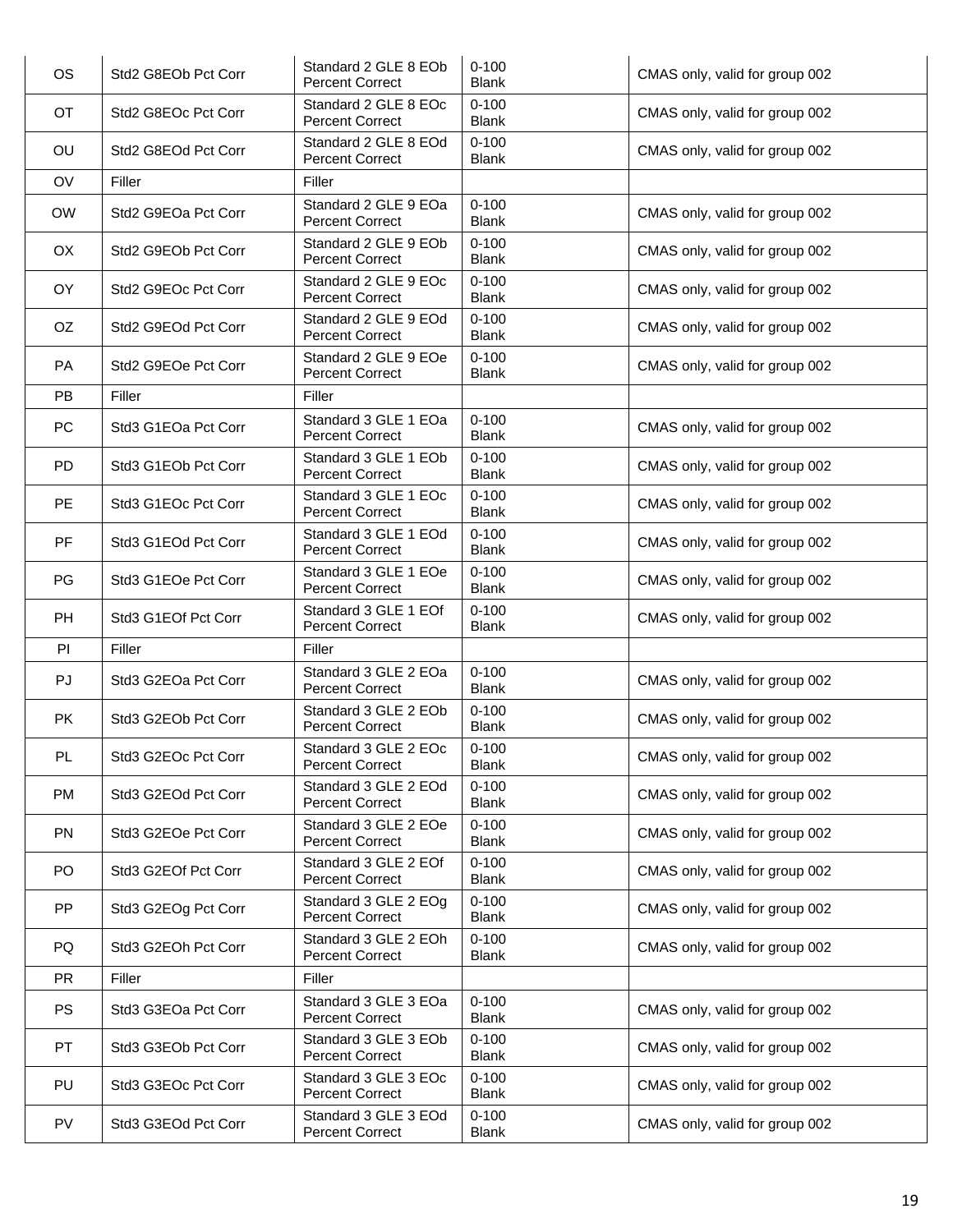| <b>PW</b> | Std3 G3EOe Pct Corr | Standard 3 GLE 3 EOe<br><b>Percent Correct</b> | $0 - 100$<br><b>Blank</b> | CMAS only, valid for group 002 |
|-----------|---------------------|------------------------------------------------|---------------------------|--------------------------------|
| <b>PX</b> | Std3 G3EOf Pct Corr | Standard 3 GLE 3 EOf<br><b>Percent Correct</b> | $0 - 100$<br><b>Blank</b> | CMAS only, valid for group 002 |
| PY        | Filler              | Filler                                         |                           |                                |
| <b>PZ</b> | Std3 G4EOa Pct Corr | Standard 3 GLE 4 EOa<br><b>Percent Correct</b> | $0 - 100$<br><b>Blank</b> | CMAS only, valid for group 002 |
| QA        | Std3 G4EOb Pct Corr | Standard 3 GLE 4 EOb<br><b>Percent Correct</b> | $0 - 100$<br><b>Blank</b> | CMAS only, valid for group 002 |
| QB        | Std3 G4EOc Pct Corr | Standard 3 GLE 4 EOc<br><b>Percent Correct</b> | $0 - 100$<br><b>Blank</b> | CMAS only, valid for group 002 |
| QC        | Std3 G4EOd Pct Corr | Standard 3 GLE 4 EOd<br><b>Percent Correct</b> | $0 - 100$<br><b>Blank</b> | CMAS only, valid for group 002 |
| QD        | Std3 G4EOe Pct Corr | Standard 3 GLE 4 EOe<br><b>Percent Correct</b> | $0 - 100$<br><b>Blank</b> | CMAS only, valid for group 002 |
| QE        | Std3 G4EOf Pct Corr | Standard 3 GLE 4 EOf<br><b>Percent Correct</b> | $0 - 100$<br><b>Blank</b> | CMAS only, valid for group 002 |
| QF        | Filler              | Filler                                         |                           |                                |
| QG        | Std3 G5EOa Pct Corr | Standard 3 GLE 5 EOa<br><b>Percent Correct</b> | $0 - 100$<br><b>Blank</b> | CMAS only, valid for group 002 |
| QH        | Std3 G5EOb Pct Corr | Standard 3 GLE 5 EOb<br><b>Percent Correct</b> | $0 - 100$<br><b>Blank</b> | CMAS only, valid for group 002 |
| QI        | Std3 G5EOc Pct Corr | Standard 3 GLE 5 EOc<br><b>Percent Correct</b> | $0 - 100$<br><b>Blank</b> | CMAS only, valid for group 002 |
| QJ        | Std3 G5EOd Pct Corr | Standard 3 GLE 5 EOd<br><b>Percent Correct</b> | $0 - 100$<br><b>Blank</b> | CMAS only, valid for group 002 |
| QK        | Filler              | Filler                                         |                           |                                |
| QL        | Std3 G6EOa Pct Corr | Standard 3 GLE 6 EOa<br><b>Percent Correct</b> | $0 - 100$<br><b>Blank</b> | CMAS only, valid for group 002 |
| QM        | Std3 G6EOb Pct Corr | Standard 3 GLE 6 EOb<br><b>Percent Correct</b> | $0 - 100$<br><b>Blank</b> | CMAS only, valid for group 002 |
| QN        | Std3 G6EOc Pct Corr | Standard 3 GLE 6 EOc<br><b>Percent Correct</b> | $0 - 100$<br><b>Blank</b> | CMAS only, valid for group 002 |
| QO        | Std3 G6EOd Pct Corr | Standard 3 GLE 6 EOd<br><b>Percent Correct</b> | $0 - 100$<br><b>Blank</b> | CMAS only, valid for group 002 |
| QP        | Filler              | Filler                                         |                           |                                |
| QQ        | Std3 G7EOa Pct Corr | Standard 3 GLE 7 EOa<br><b>Percent Correct</b> | $0 - 100$<br><b>Blank</b> | CMAS only, valid for group 002 |
| QR        | Std3 G7EOb Pct Corr | Standard 3 GLE 7 EOb<br><b>Percent Correct</b> | $0 - 100$<br><b>Blank</b> | CMAS only, valid for group 002 |
| QS        | Std3 G7EOc Pct Corr | Standard 3 GLE 7 EOc<br><b>Percent Correct</b> | $0 - 100$<br><b>Blank</b> | CMAS only, valid for group 002 |
| QT        | Filler              | Filler                                         |                           |                                |
| QU        | Std4 G1EOa Pct Corr | Standard 4 GLE 1 EOa<br><b>Percent Correct</b> | $0 - 100$<br><b>Blank</b> | CMAS only, valid for group 002 |
| QV        | Std4 G1EOb Pct Corr | Standard 4 GLE 1 EOb<br><b>Percent Correct</b> | $0 - 100$<br><b>Blank</b> | CMAS only, valid for group 002 |
| QW        | Std4 G1EOc Pct Corr | Standard 4 GLE 1 EOc<br><b>Percent Correct</b> | $0 - 100$<br>Blank        | CMAS only, valid for group 002 |
| QX        | Std4 G1EOd Pct Corr | Standard 4 GLE 1 EOd<br><b>Percent Correct</b> | $0 - 100$<br><b>Blank</b> | CMAS only, valid for group 002 |
| QY        | Std4 G1EOe Pct Corr | Standard 4 GLE 1 EOe<br><b>Percent Correct</b> | $0 - 100$<br><b>Blank</b> | CMAS only, valid for group 002 |
| QZ        | Filler              | Filler                                         |                           |                                |
| <b>RA</b> | Std4 G2EOa Pct Corr | Standard 4 GLE 2 EOa<br><b>Percent Correct</b> | $0 - 100$<br><b>Blank</b> | CMAS only, valid for group 002 |